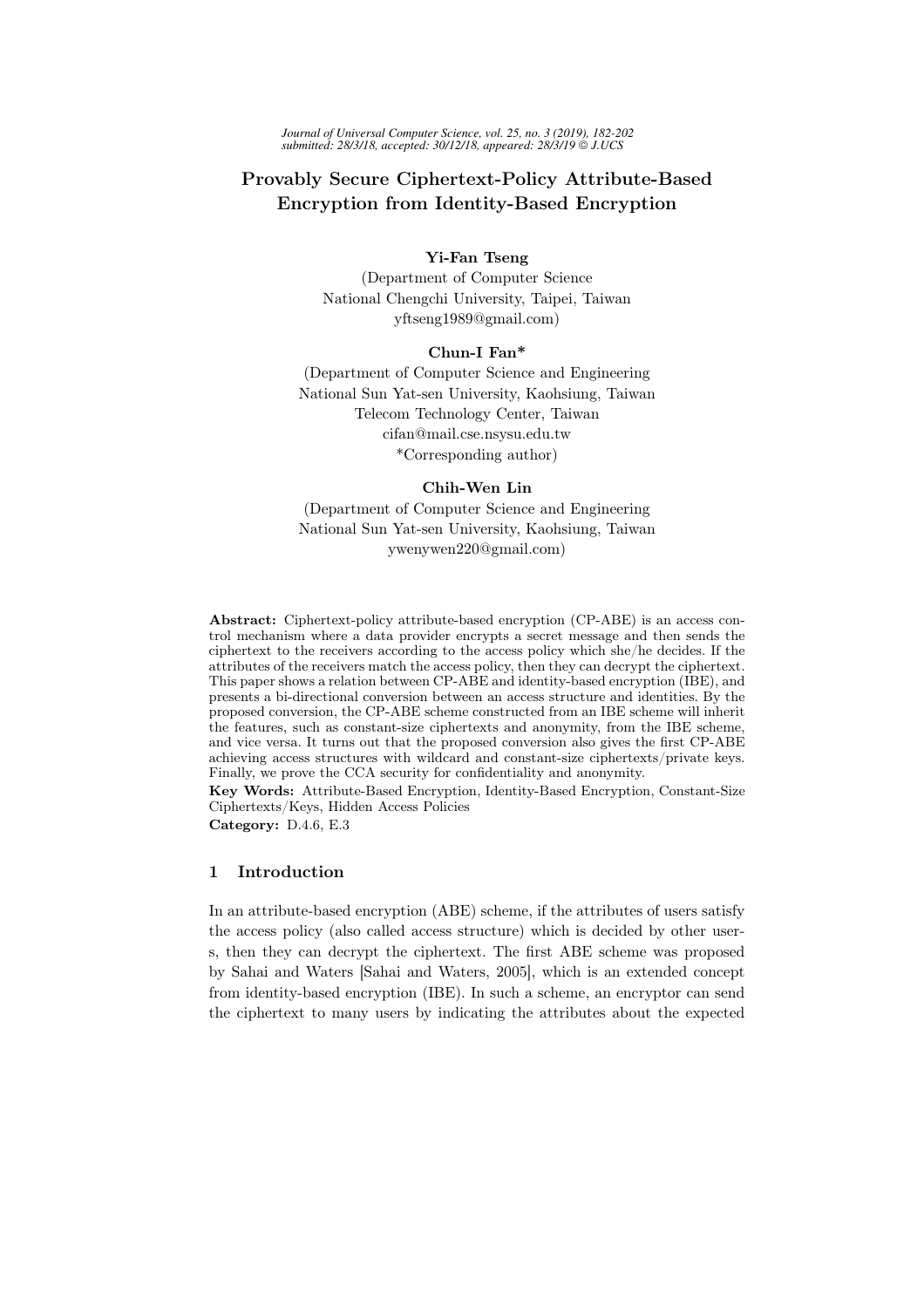receivers, and those users who possess the attributes matching the attributes assigned by the encryptor can successfully decrypt the ciphertext.

ABE has a variety of applications [Li et al., 2019, Yu et al., 2017a, Yu et al., 2017b,Yu et al., 2018,Xue et al., 2019]. There are two types of ABE, key-policy attribute-based encryption (KP-ABE) [Attrapadung et al., 2011, Goyal et al., 2006, Ostrovsky et al., 2007] and ciphertext-policy attribute-based encryption (CP-ABE) [Bethencournt et al., 2007, Cheung and Newport, 2007,Goyal et al., 2008, Liang et al., 2009,Waters, 2011]. The difference between these two types depends on where the access policy is, on the ciphertext or the private key of a user. In a key-policy ABE scheme, the access policies are associated with users' private keys and a set of attributes are associated with the ciphertexts. If the attributes associated with the ciphertext satisfy the access policy of the private key, the users with such private keys can decrypt the ciphertext. However, in KP-ABE, the data providers must trust the key generation center (KGC) who should issue the correct private keys of users with appropriate policies. In other words, the data providers have no control to determine who can access the data except the choice of attributes for ciphertexts. On the other hand, in a ciphertextpolicy ABE scheme, the access policies are associated with the ciphertexts and a set of attributes are associated with users' private keys. It means that users can decrypt the ciphertext if and only if the attributes associated with users' private key satisfy the access policy of the ciphertext. That is, the data providers can enforce access policies themselves to determine who should or should not be allowed to decrypt, and the KGC has no control over the access policies. Compared with KP-ABE, CP-ABE may be more flexible and practical for many applications, such as cloud computing. This work focuses on CP-ABE.

Nowadays, many works on CP-ABE have been proposed [Balu and Kuppusamy, 2010a, Balu and Kuppusamy, 2010b, Chen et al., 2013, Chen et al., 2011,Emura et al., 2010,Ge et al., 2012,Guo et al., 2014,Herranz et al., 2010,Lai et al., 2011,Müller and Katzenbeisser, 2011,Nishide et al., 2008,Padhya and Jinwala, 2014,Phuong et al., 2014,Phuong et al., 2016,Rao and Dutta, 2013,Tran et al., 2012,Wang and He, 2016,Xu and Lang, 2015,Xu et al., 2013,Yadav, 2015,Yu et al., 2008, Zeng and Xu, 2014, Zhang et al., 2014, Zhang et al., 2016, Zhou and Huang, 2010, Zhou et al., 2015]. There are two directions in the development of CP-ABE. One is to improve the performance, such as the length of ciphertexts/private keys and the computation cost of encryption/decryption. It brings out large communication cost in data sharing if the length of ciphertext/private key increases linearly depending on the number of the attributes. It is a good property if a CP-ABE scheme supports constant-size ciphertexts or private keys. There have been lots of works [Chen et al., 2013, Chen et al., 2011, Emura et al., 2010, Ge et al., 2012, Guo et al., 2014, Herranz et al., 2010, Phuong et al., 2014, Tran et al., 2012, Zhang et al., 2014, Zhang et al., 2016, Zhou and Huang,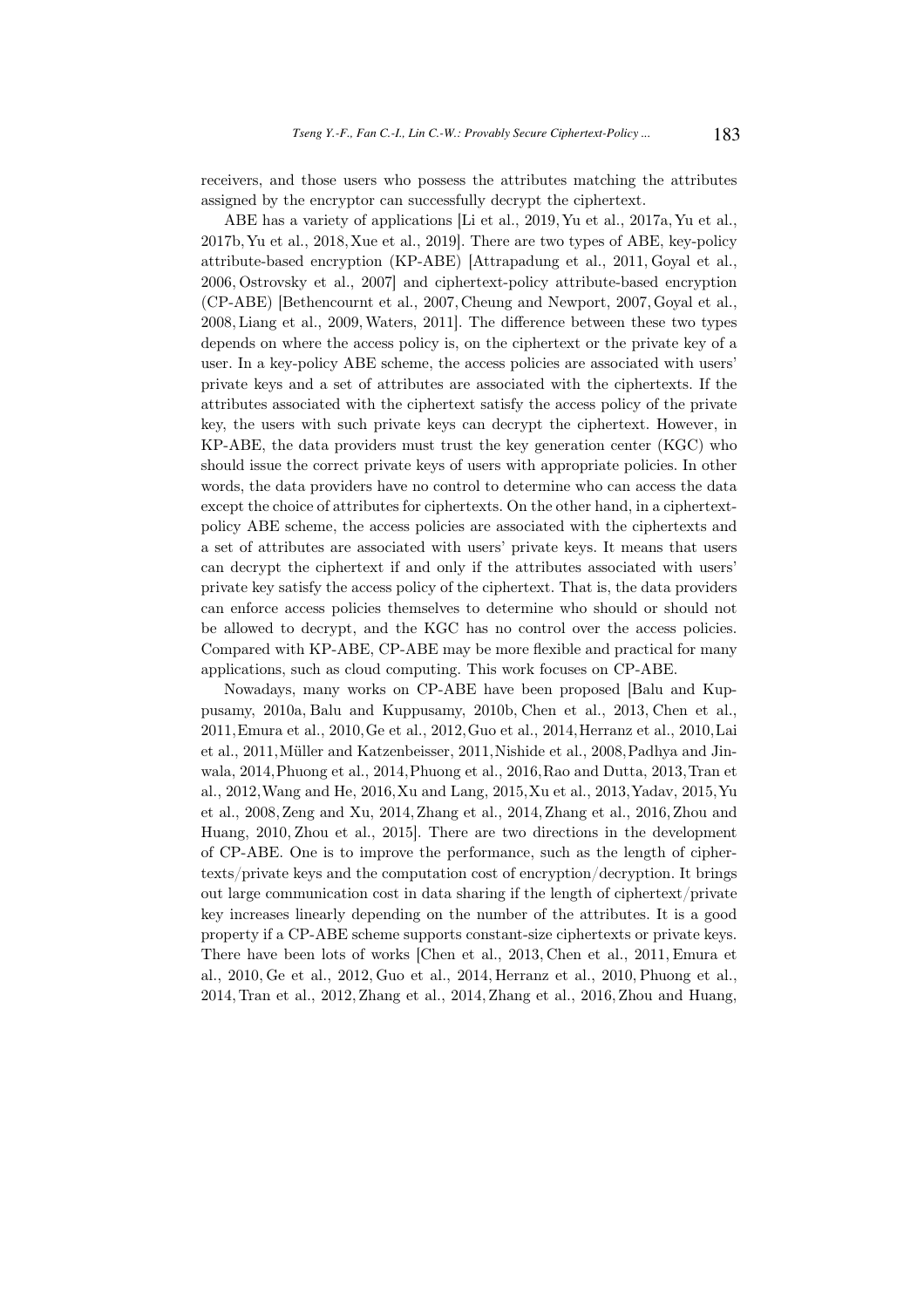2010] dealing with the problems mentioned above. The other direction is to improve receivers' anonymity. That is, hide the access policies on the ciphertexts, since the access policies may disclose the receivers' private information during transmission. ABE with hidden access policy will achieve receiver anonymity. In order to avoid the attacks from adversaries, many works have been proposed [Balu and Kuppusamy, 2010a, Balu and Kuppusamy, 2010b, Lai et al., 2011,Müller and Katzenbeisser, 2011, Nishide et al., 2008,Padhya and Jinwala, 2014, Phuong et al., 2016, Wang and He, 2016, Xu and Lang, 2015, Xu et al., 2013, Yadav, 2015, Yu et al., 2008, Zeng and Xu, 2014] in addressing the issue of hidden access policy. In addition, there are only four CP-ABEs in which the access structures achieve hidden access policy and constant-size ciphertexts or private keys simultaneously [Doshi and Jinwal, 2011, Li et al., 2012, Rao and Dutta, 2013, Zhou et al., 2015].

### 1.1 Contributions

We discover an interesting relation between CP-ABE and IBE. The discovery inspires us to present a new generic construction of CP-ABE and IBE. We can construct a CP-ABE scheme from an IBE scheme by the proposed method, and vice versa. The main ideal of our method is to convert an AND-gate only access structure into an identity, and vice versa. Moreover, we also design two algorithms for converting an access structure in DNF into a set of identities, and vice versa. By adopting these two algorithms above, we can construct a CP-ABE scheme from an identity-based broadcast encryption (IBBE) scheme, and vice versa. The proposed conversion method would preserve features, such as constant-size ciphertexts, anonymity, wildcards, etc. Furthermore, our conversion method gives the first CP-ABE achieving hidden access structures with wildcard and constant-size ciphertexts/private keys. It may also imply some impossibility. For example, we can prove that one can never achieve hidden access structures and constant-size ciphertexts simultaneously in a CP-ABE supporting access structures in DNF. Furthermore, we provide the proof of the uniqueness of our conversion method and prove the CCA security for confidentiality and anonymity, which demonstrates the security of the proposed conversion.

### 2 Preliminary

In this section, we first give the definition for two access structures and use them in our proposed method. Then we provide the definitions and security models associated with CP-ABE, IBE, and IBBE.

#### 2.1 Access Structures

There are two types of access structures in the proposed method as follows.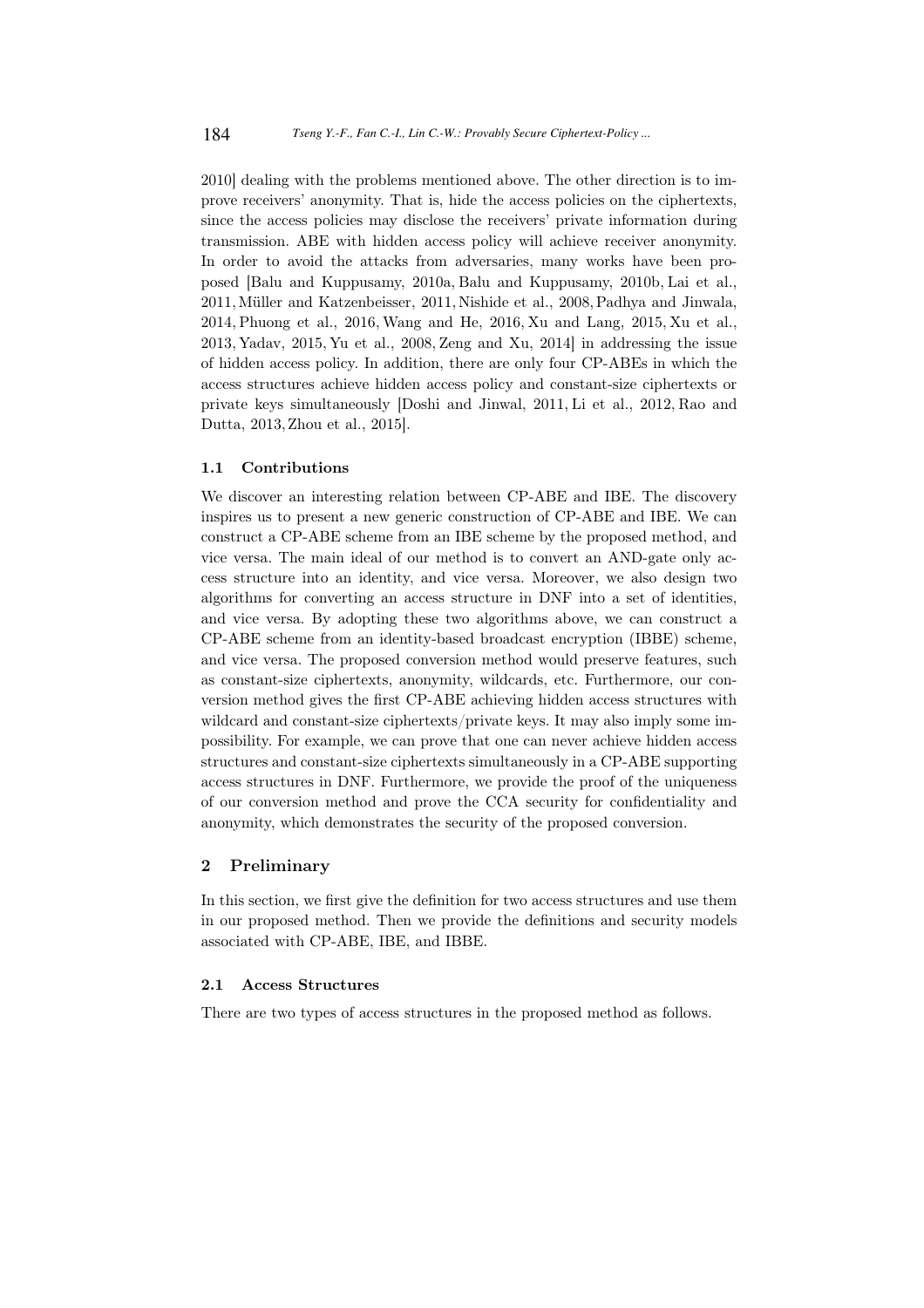**Definition 1.** (Generic Access Structure [Beimel, 1996]) Let  $\mathcal{P} = \{P_1, P_2, ..., P_n\}$ be a set of parties. A collection  $\mathbb{A} \subseteq 2^{\{P_1, P_2, ..., P_n\}}$  is monotone if  $\forall B, C$ : if  $B \in \mathbb{A}$ and  $B \subseteq C$  then  $C \in A$ . An access structure (respectively, monotone access structure) is a collection (respectively, monotone collection) A of non-empty subsets of  $\{P_1, P_2, ..., P_n\}$ , i.e.,  $\mathbb{A} \subseteq 2^{\{P_1, P_2, ..., P_n\}} \setminus \{\emptyset\}$ . The sets in A are called the authorized sets, and the sets not in A are called the unauthorized sets. We can also represent the generic access structure as a disjunction of conjunctive clauses, i.e. disjunctive normal form (DNF).

In our context, the role of the parties is taken by the attributes. Thus, the access structure A will contain the authorized sets of attributes.

Definition AND-gate-only Access Structure The universe of attributes is denoted by  $U$  and the size of the universe is  $|U|$ . We can use an AND-gateonly access structure A such as  $(\text{att}_1 \text{ AND ... AND} \text{ att}_n), \text{ where } 1 \leq n \leq |\mathcal{U}|.$ It also can be written as a set of attributes, e.g.  $\mathbb{A} = \{att_1, att_2, ..., att_n\}$ . Let  $S = \{X_1, \ldots X_n\}$ , where  $1 \leq n \leq |\mathcal{U}|$ , be an attribute set of a user. We say that S satisfies the access structure A if and only if att<sub>i</sub> =  $X_i$ , for all  $1 \leq i \leq n$ , denoted as  $S \prec A$ . By the definition of "monotone access" shown in Definition 1, we note that the AND-gate-only access structure is non-monotone.

In our conversion method, we will use another access structure as well, called "and-gate with wildcard." It means that there are "don't care" attributes in an access structure, denoted by the symbol "∗".

#### 2.2 Definition

#### 2.2.1 Ciphertext-Policy Attribute-Based Encryption

A CP-ABE scheme includes the following four algorithms:

- Setup( $1^l$ ): The private key generator (PKG) takes a security parameter l as an input. Then it outputs a master secret key  $MK$  and a public key  $PK$ .

- KeyGen( $PK, MK, U$ ): The PKG takes the master secret key  $MK$ , the attribute set of user  $U$ , and the public key  $PK$  as inputs. It outputs the private key  $SK_U$ .

**Encrypt** $(M, PK, \mathbb{A})$ : The encryptor takes a message  $M \in \{0, 1\}^*$ , the public key PK, and the access structure A as inputs. It outputs a ciphertext  $CT_A$ .

- Decrypt( $CT_{\mathbb{A}}$ ,  $SK_U$ ): The decryptor takes the ciphertext  $CT_{\mathbb{A}}$  and the private key  $SK_U$  as inputs. It outputs a message M.

These algorithms must satisfy the correctness condition, that is, for  $SK_U \leftarrow$  $KeyGen(PK, MK, U)$  and  $CT_{\mathbb{A}} \leftarrow$ Encrypt $(M, PK, \mathbb{A})$ , we can decrypt the ciphertext from  $\textbf{Decrypt}(CT_{\mathbb{A}}, SK_U) = M$  if  $U \preceq \mathbb{A}$ .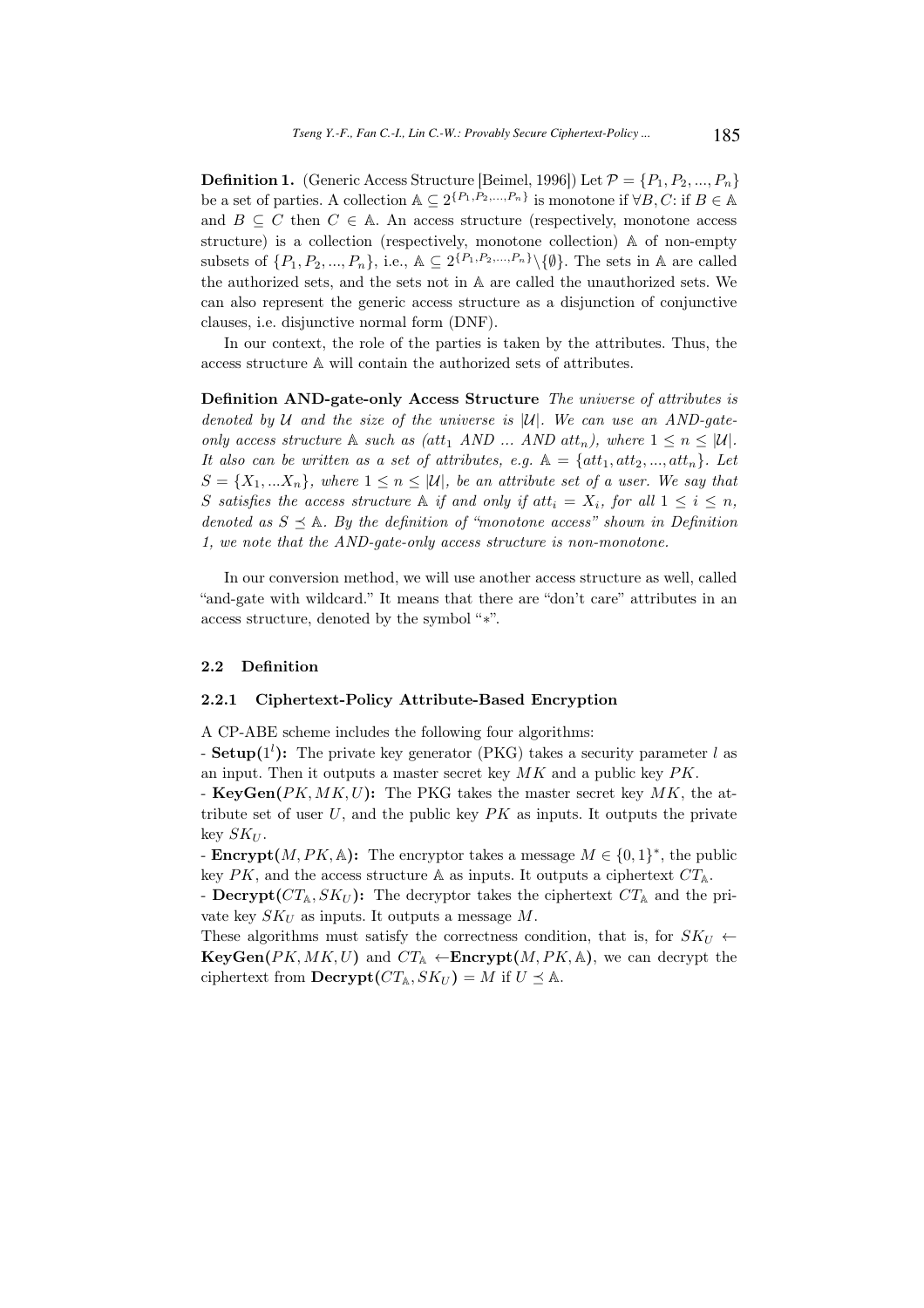### 2.2.2 Identity-Based Broadcast Encryption

We slightly modify the algorithms *Encrypt* and *Decrypt* from an traditional IBBE scheme. The modified IBBE scheme includes the following four algorithms:

- Setup( $1^l$ ): The PKG takes a security parameter l as an input. Then it outputs a master secret key MK and a public key PK.

- KeyGen( $PK, MK, ID$ ): The PKG takes the public key  $PK$ , the master secret key  $MK$ , and the identity  $ID \in \{0,1\}^l$  as inputs. It outputs the private key  $SK_{ID}$ .

**Encrypt** $(M, PK, S)$ : The encryptor takes a message  $M \in \{0, 1\}^*$ , the public key PK, and a set of identities  $S = \{ID_1, ... ID_n\}$  of receivers as inputs. It outputs a ciphertext  $CT_S$ .

- Decrypt( $CT_S, SK_{ID}$ ): The decryptor takes the ciphertext  $CT_S$  and the private key  $SK_{ID}$  as inputs. It outputs the message M.

These algorithms must satisfy the correctness condition, that is, for  $SK_{ID}$   $\leftarrow$  $KeyGen(PK, MK, ID)$  and  $CT_S \leftarrow$ **Encrypt** $(M, PK, S)$ , then we can decrypt the ciphertext from  $\text{Decrypt}(CT_S, SK_{ID}) = M$  if  $ID \in S$ .

Note that, in this definition, if we stress that the receiver set only contain one identity, then we will obtain the definition of Identity-Based Encryption (IBE).

#### 2.3 Security Model

In this section, we provide the CCA security models for a CP-ABE scheme and a CP-ABE scheme with hidden policy (anonymous CP-ABE). Also, we provide the CCA security models for an IBBE scheme and an anonymous IBBE scheme. The models are shown below.

#### 2.3.1 CCA Security Game for CP-ABE/Anonymous CP-ABE

A CP-ABE/anonymous CP-ABE is said to be secure against CCA if no probabilistic polynomial-time adversary has non-negligible advantage in the following game.

Setup. A challenger takes a security parameter  $l$  as an input, and returns  $PK$ to an adversary and keeps MK secret.

*Phase 1.* The adversary submits queries  $q_1, ..., q_n$  to query for the private keys or the decryptions for the ciphertexts generated by the adversary, where  $q_i$  is either

- Private Key Query: The adversary sends a set of attributes  $U_i$  to the challenger. Then the challenger returns the private key  $SK_{U_i}$  to the adversary; or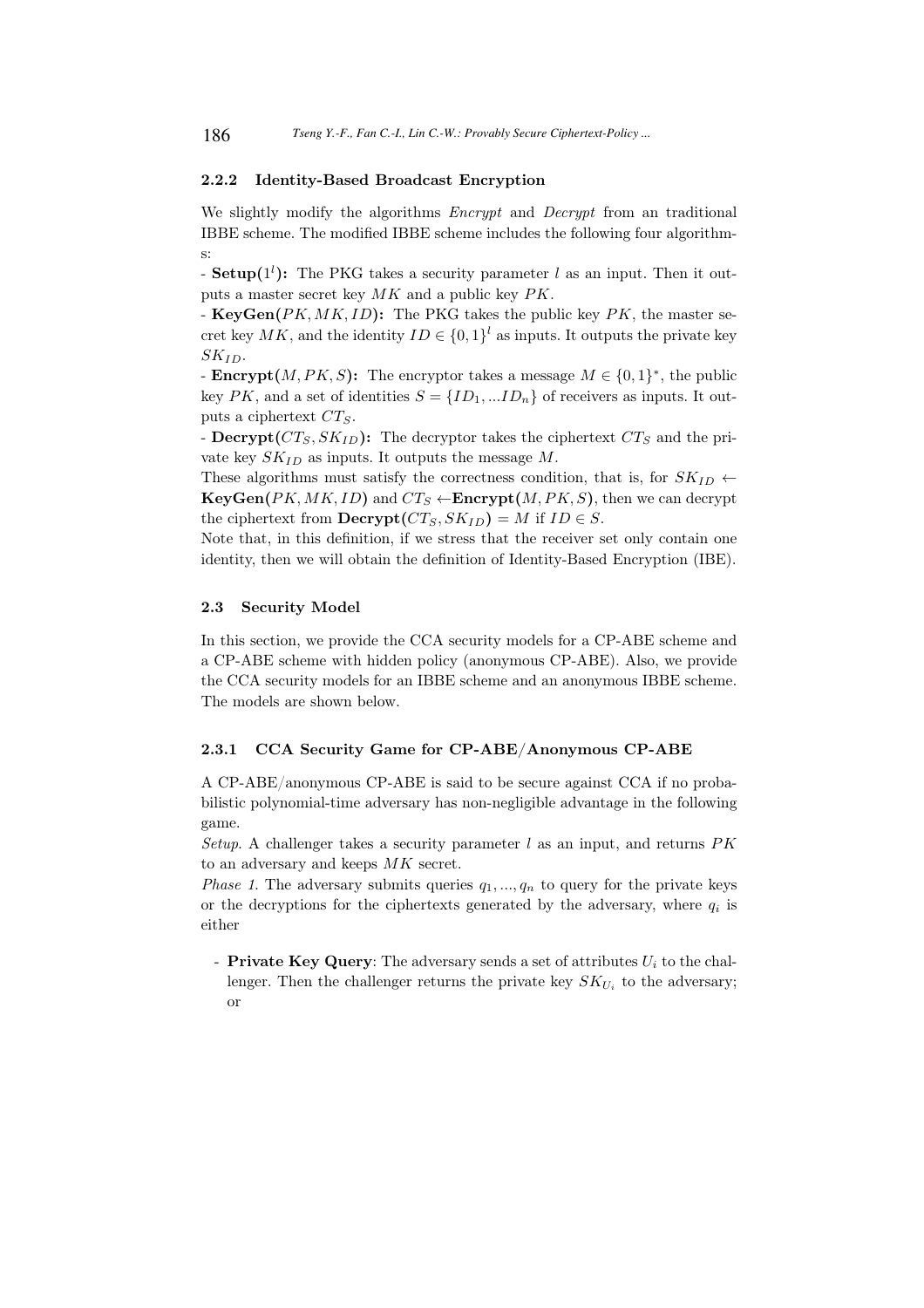- Decryption Query: The adversary sends a ciphertext  $CT_i$  and an attribute set  $U_i$  as inputs. The challenger returns the plaintext  $M_i$  to the adversary.

Challenge. The adversary submits two challenge messages and policies as  $(M_0^*$ ,  $\mathbb{A}_0^*$  and  $(M_1^*, \mathbb{A}_1^*)$  to the challenger where if any of the attributes during private key queries in Phase 1 satisfy the challenge policy, then it should satisfy both the policies, or none of the queried attributes satisfy the challenge policies. Then the challenger randomly chooses  $b' \in \{0,1\}$ , and encrypts  $M^*_{b'}$  under  $\mathbb{A}^*_{b'}$  to get the ciphertext  $CT^*$ . The ciphertext  $CT^*$  is given to the adversary. Note that if we stress that  $\mathbb{A}_0^* = \mathbb{A}_1^*$ , then the security game is for confidentiality; if we stress that  $M_0^* = M_1^*$ , then the game is for anonymity.

Phase 2. The adversary repeats the steps in Phase 1 except for querying the sets of attributes which satisfy the two access structures and the ciphertext corresponding to the challenge.

Guess. The adversary outputs a guess  $b'' \in \{0,1\}$  of b' and wins the game if  $b'' = b'$ .

The advantage of the adversary in this game is defined as  $|Pr[b' = b''] - \frac{1}{2}|$ .

#### 2.3.2 CCA Security Game for IBBE/Anonymous IBBE

An IBBE/anonymous IBBE scheme is said to be secure against CCA if no probabilistic polynomial-time adversary has non-negligible advantage in the following game.

Setup. A challenger takes a security parameter  $l$  as an input, and returns  $PK$ to an adversary and keeps MK to secret.

*Phase 1.* The adversary submits queries  $q_1, ..., q_n$  to query for the private keys or the decryptions for the ciphertexts generated by the adversary, where  $q_i$  is either

- Private Key Query: The adversary sends an identity  $ID_i$  to the challenger. The challenger returns the private key  $SK_{ID_i}$  to the adversary; or
- **Decryption Query**: The adversary sends a ciphertext  $CT_i$  and an identity  $ID_i$  as inputs. The challenger returns the plaintext  $M_i$  to the adversary.

Challenge. The adversary submits two challenge messages and sets of identities as  $(M_0^*, S_0^*)$  and  $(M_1^*, S_1^*)$  to the challenger where  $ID_i \notin S_0^* \triangle S_1^*$  for  $i = q_1, \ldots, q_n$  $(S_0^* \triangle S_1^*$  is the symmetric difference for  $S_0^*, S_1^*$ ). Then the challenger randomly chooses  $b' \in \{0,1\}$ , and encrypts  $M_{b'}^*$  under  $S_{b'}^*$  to get the ciphertext  $CT^*$ . The ciphertext  $CT^*$  is given to the adversary. Note that if we stress that  $S_0^* = S_1^*$ , then the security game is for confidentiality; if we stress that  $M_0^* = M_1^*$ , then the game is for anonymity.

Phase 2. The adversary repeats the steps in Phase 1 except for querying the identities and the ciphertext corresponding to the challenge.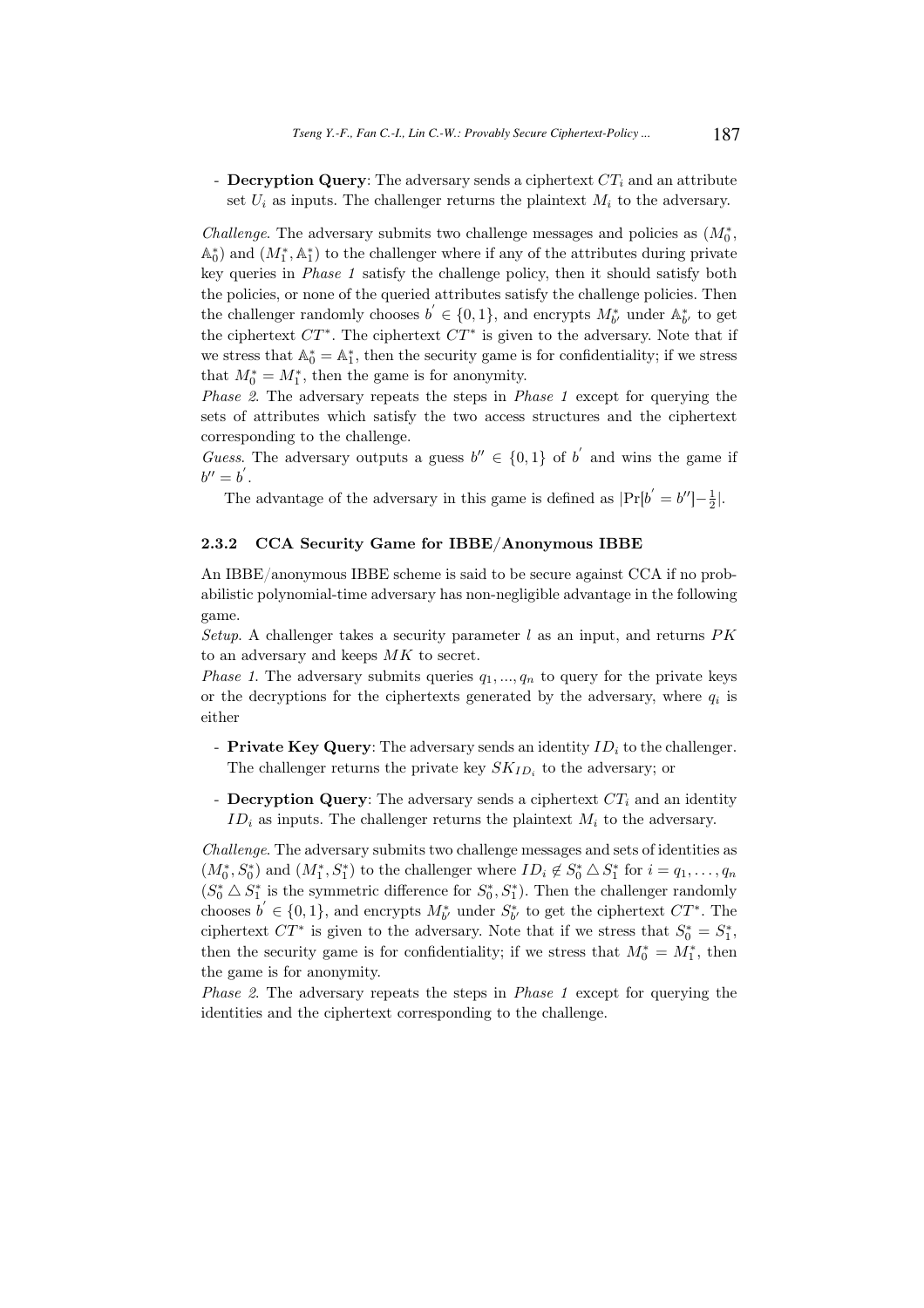Guess. The adversary outputs a guess  $b'' \in \{0,1\}$  of b' and wins the game if  $b'' = b'$ .

The advantage of the adversary in this game is defined as  $|Pr[b' = b''] - \frac{1}{2}|$ .

### 3 Our Construction

# 3.1 The Relationship Between IBE and AND-Gate-Only ABE

In this section, we discuss the relationship between IBE and ABE. Under certain conditions, IBE and ABE will be equivalent through some transformation. Such relationship can bring some interesting results. For instance, if we consider an AND-gate-only ABE, then our transformation gives the first ABE supporting hidden access policy, constant-size ciphertexts and private keys.

#### 3.1.1 Conversion Between Access Structures and Identities

Consider an ABE supporting AND gates only. Note that, in an AND-gate-only ABE scheme, an access structure can be viewed as a non-empty set of attributes for simplicity. Therefore, in the rest of this section, we represent an access structure A as an attribute set. For such a scheme, we now propose a method to uniquely relate an access structure  $\mathbb A$  to an identity  $ID_{\mathbb A}$ , whose length equals to  $|\mathcal{U}|$ , i.e. the size of the universe  $\mathcal{U}$ . Roughly speaking, given an access structure A, for  $i = 1$  to |U|, if an attribute  $X_i$  is in A, then set the *i*-th bit of  $ID_A$  as 1; otherwise set it to be 0. For instance, if  $\mathcal{U} = \{A, B, C, D\}$  and  $\mathbb{A} = A$  AND B AND  $D = \{A, B, D\}$ , then we can use the above method to construct an identity  $ID_A = 1101$ . The transformation mentioned above can be inverted, i.e., an identity can also be uniquely converted to an access structure.

Algorithm 1 Algorithm -  $\Gamma$ 

**Input:** an access structure  $A = \{X_1, ..., X_n\}$ , where  $1 \leq n \leq |\mathcal{U}|$ , a universe  $\mathcal{U}$ **Output:** an identity  $ID_A$ 1: Let  $ID_A[i]$  be the *i*-th bit of  $ID_A$ ; 2: for  $i = 1$  to |U| do 3: if  $X_i \in \mathbb{A}$  then 4:  $ID_A[i] = 1;$ 5: else 6:  $ID_A[i] = 0;$ 7: end if 8: end for 9: Return  $ID_A$ ;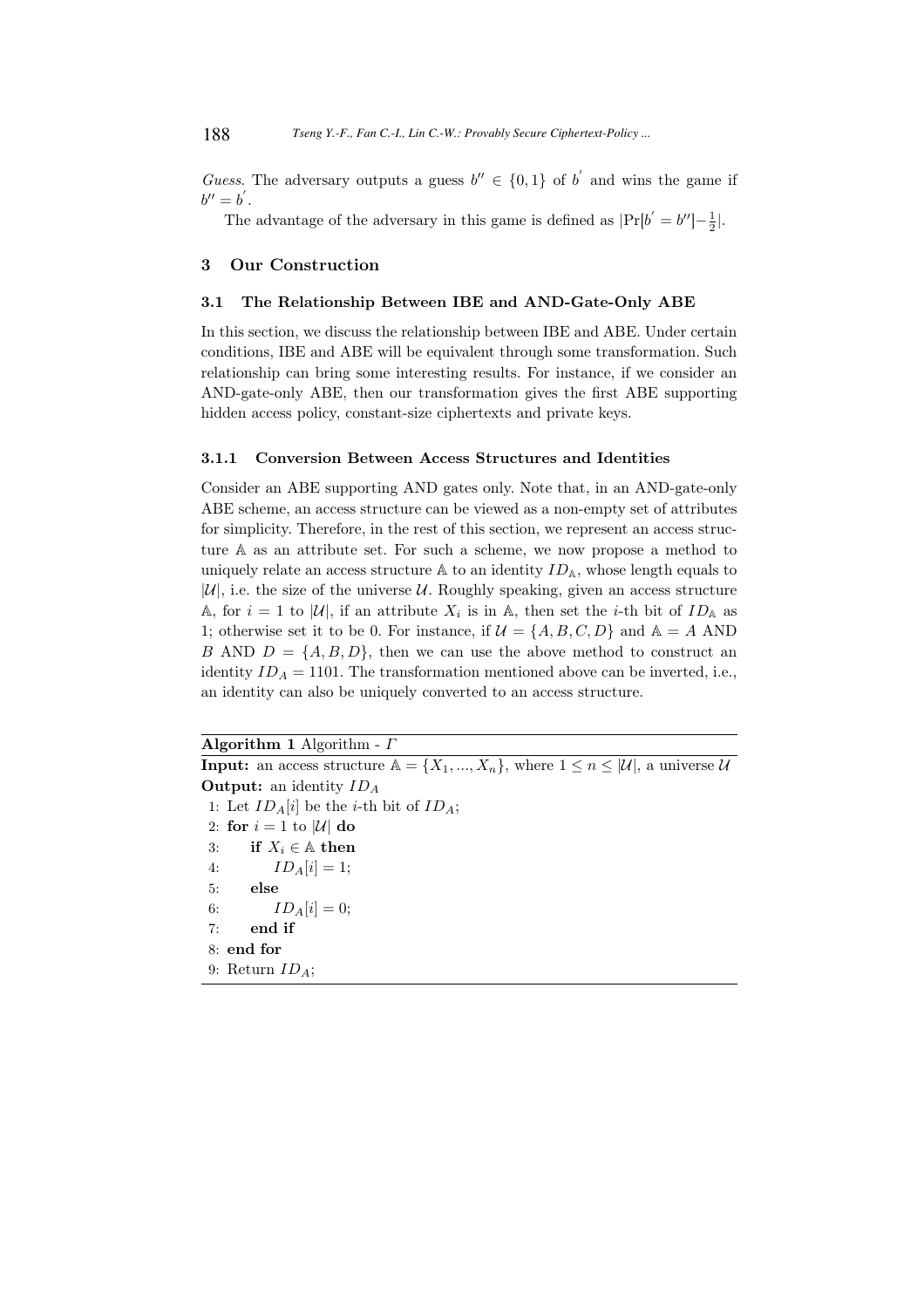Algorithm 2 Algorithm -  $\Gamma^{-1}$ 

**Input:** an identity  $ID_A$ , a universe  $U$ **Output:** an access structure  $A = \{X_1, ..., X_n\}$ , where  $1 \leq n \leq |\mathcal{U}|$ 1: Let  $ID_A[i]$  be the *i*-th bit of  $ID_A$ , and  $\mathbb A$  be a null set; 2: for  $i = 1$  to |U| do 3: if  $ID_A[i] = 1$  then 4:  $\mathbb{A} \leftarrow \mathbb{A} \cup \{X_i\};$ 5: end if 6: end for 7: Return A;

#### 3.1.2 ABE from IBE

In this section, we discuss about the generic construction of an ABE scheme, which supports AND gates only, from an IBE scheme. In such an ABE scheme, the access structure may look like "School: XYZ AND (Position: Student AND Grade: College)." And as mentioned above, we view an access structure as a set of attributes, i.e. School: XYZ, Position: Student, Grade: College. Assume that IBE is an identity-based encryption scheme with the four algorithms: Setup, KeyGen, Encrypt, and Decrypt. We construct an ABE scheme as follows.

- **Setup**( $1<sup>l</sup>$ ): Taking a security parameter l as an input, this algorithm runs  $(IBE.MK, IBE.PK) \leftarrow IBE.\mathbf{Setup}(1^l)$ , then sets the master secret key MK and the public key PK of the system as  $(MK, PK) = (IBE.MK,$ IBE.PK).

It outputs MK and PK.

- ${\bf KeyGen}(PK, MK, U)$ : Taking the master secret key MK, a set of attributes  $U$ , and the public key  $PK$  as inputs, this algorithm converts the set of attributes U to an identity  $ID_U \in \{0,1\}^{|U|}$  by running the algorithm -  $\Gamma$ , and gets the private key as  $IBE.SK_{ID_U} \leftarrow IBE \cdot \text{KeyGen}(PK, MK, \Gamma(U)).$ It outputs the private key  $SK_U = IBE.SK_{ID_U}$ .
- **Encrypt** $(M, PK, A)$ : Taking a message M, the public key PK, and an access structure A as inputs, this algorithm converts the access structure A to an identity  $ID_A \in \{0,1\}^{|U|}$  by running the algorithm -  $\Gamma$ , and gets the ciphertext as  $IBE.CT \leftarrow IBE.\mathbf{Encrypt}(M, PK, \Gamma(\mathbb{A}))$ . It outputs the ciphertext  $CT = IBE.CT$ .
- Decrypt( $CT, SK_U$ ): Taking the ciphertext  $CT$  and the private key  $SK_U$ as inputs, this algorithm gets the plaintext by computing  $IBE.M \leftarrow IBE.D\textbf{ecrypt}(CT, SK_U)$ . It outputs the message  $M = IBE.M$ .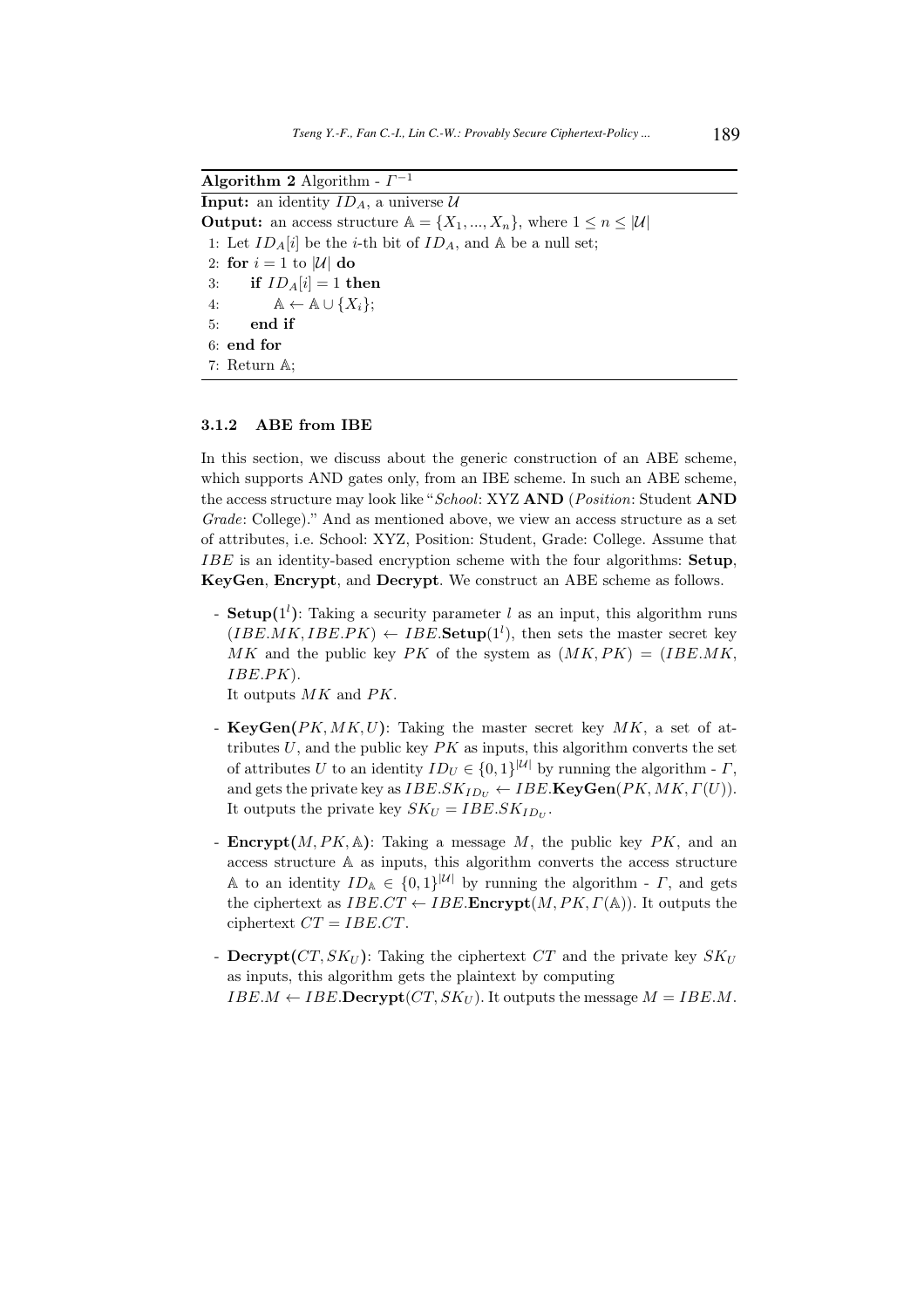### 3.1.3 IBE from ABE

In this section, we discuss the generic construction of an IBE scheme from an ABE scheme supporting AND gates only.

Assume that ABE is an attribute-based encryption scheme with the four algorithms: Setup, KeyGen, Encrypt, and Decrypt. We construct an IBE scheme from an ABE scheme as follows.

- **Setup**( $1<sup>l</sup>$ ): Taking a security parameter l as an input, this algorithm runs  $(ABE.MK, ABE.PK) \leftarrow ABE.\mathbf{Setup}(1^l)$ , then sets the master secret key MK and the public key PK of the system as  $(MK, PK) = (ABE.MK,$ ABE.PK). It outputs  $MK$  and PK.
- KeyGen $(MK, ID_U)$ : Taking the master secret key MK and an identity  $ID_U \in \{0,1\}^{|U|}$  as inputs, this algorithm converts the identity  $ID_U$  to the set of attributes U by running the algorithm -  $\Gamma^{-1}$ , and gets the private key  $ABE.SK_U \leftarrow ABE.\mathbf{KeyGen}(PK, MK, \Gamma^{-1}(ID_U)).$  It outputs the private key  $SK_{ID_U} = ABE.SK_U$ .
- **Encrypt** $(M, PK, ID)$ : Taking a message M, the public key PK, and an identity  $ID \in \{0,1\}^{|U|}$  as inputs, this algorithm converts the identity  $ID$  to an access structure A by running the algorithm  $-I^{-1}$ , and gets the ciphertext  $ABE.CT \leftarrow ABE.$ **Encrypt** $(M, PK, I^{-1}(ID))$ . It outputs the ciphertext  $CT = ABE.CT.$
- $\, {\bf D} {\bf e}{\bf c}{\bf r} {\bf y} {\bf pt} (CT, SK_{ID_U}) \: : \: {\rm Taking \ the \ ciphertext \ } CT \: {\rm and \: the \: private \: key \: SK_{ID_U}}$ as inputs, this algorithm gets the plaintext by computing  $ABE.M \leftarrow ABE.D**ecrypt**(CT, SK<sub>ID<sub>U</sub></sub>)$ . It outputs the message  $M =$ ABE.M.

### 3.1.4 Discussion

By transforming an AND-gate-only access structure into an identity, and vice versa, we realize the conversion between ABE and IBE. One can observe that, the features of the encryption scheme may be inheritable through the conversion. For instance, if we use an IBE with receiver anonymity to construct an ABE, then we will have an ABE with hidden access policy. Therefore, we can realize an AND-gate-only ABE with constant-size ciphertexts/private keys and hidden access policy from an anonymous IBE [Boyen and Waters, 2006,Gentry, 2006].

# 3.2 The Relationship Between IBBE and ABE with DNF

In this section, we give a conversion between an IBBE and an ABE with access structures in DNF. Note that the formal definition of an access structure we use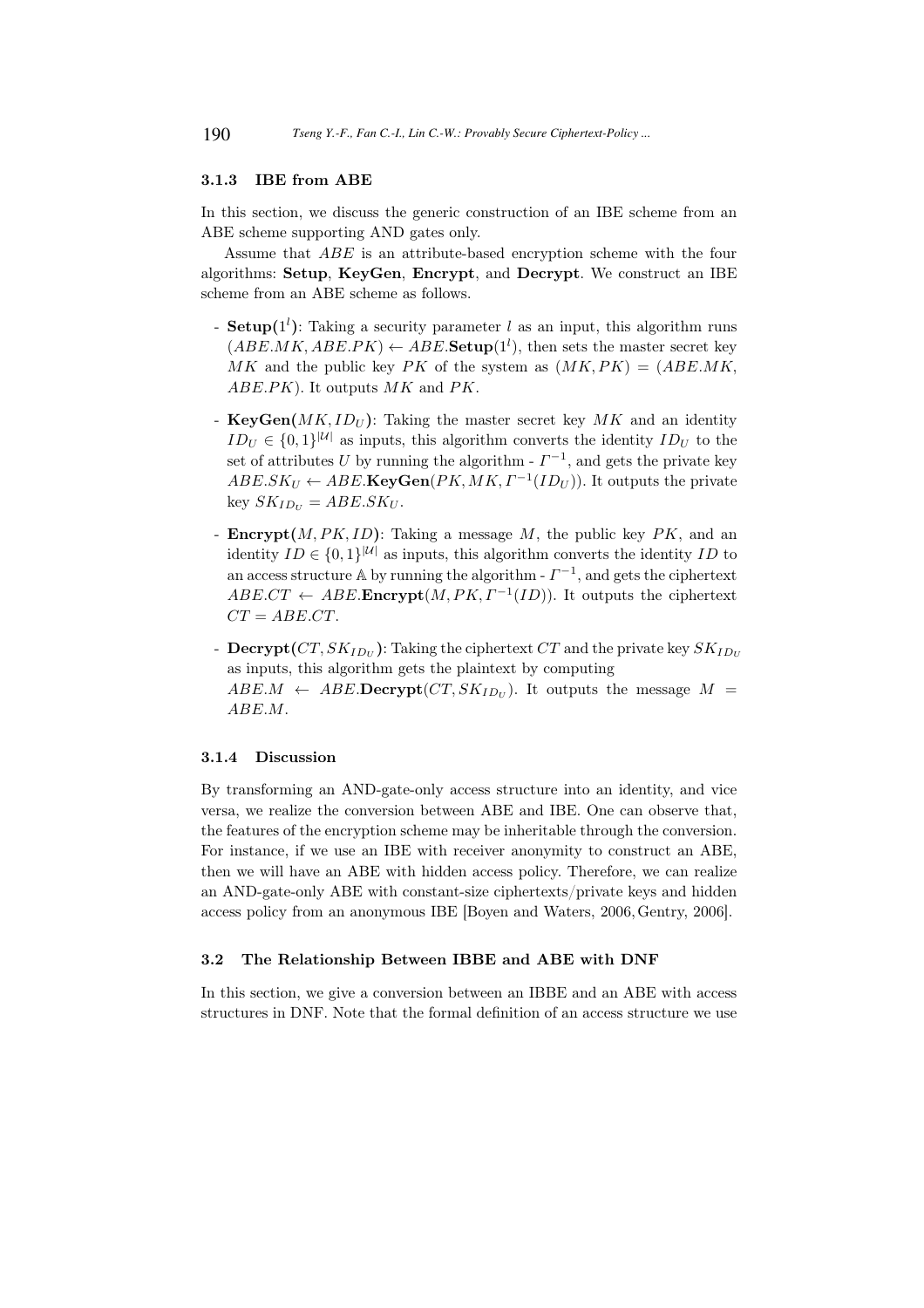here is equivalent to a DNF formula, as mentioned in Definition 1. Since every clause in a DNF formula contains only AND gates, we can use the algorithm  $\Gamma$ to transform each clause into an identity. Thus a DNF formula implies a set of identities, which can be viewed as the receiver set in an IBBE scheme. Also, the concept allows us to convert an identity set into an access structure. Following the concept above, we propose a generic construction of ABE from IBBE. Our conversion method gives many interesting results. By adopting the conversion, we can construct the first ABE achieving access structures with wildcard and constant-size ciphertexts/private keys. Our conversion method may also imply some impossibilities. For instance, through our method, we can prove that, if an ABE supports access structures in DNF, then it will never achieve hidden access structures and constant-size ciphertexts simultaneously.

# 3.2.1 Conversion Between Access Structures in DNF and a Set of Identities

Consider an ABE supporting boolean functions in DNF. For such a scheme, we now propose a method to uniquely relate an access structure A to a set of identities  $S = \{ID_1, ... ID_n\}$  for some integer *n*.

### Algorithm 3 Algorithm -  $\Psi$

**Input:** an access structure  $A = \{A_1, A_2, \ldots, A_n\} \subseteq 2^{\mathcal{U}}$ , where  $\mathcal{U}$  is the universe **Output:** a receiver set  $S = \{ID_1, ... ID_n\}$ 

1: Let  $S$  be a null set; 2: for  $i = 1$  to n do 3:  $ID_i \leftarrow \Gamma(A_i);$ 4:  $S \leftarrow S \cup \{ID_i\};$ 5: end for 6: Return  $S$ ;

#### 3.2.2 ABE from IBBE

In this section, we discuss the generic construction of an ABE scheme, which supports access structures in DNF, from an IBBE scheme. Assume that  $IBBE$  is an identity-based broadcast encryption scheme with the four algorithms: Setup, KeyGen, Encrypt, and Decrypt. We construct an ABE scheme from an IBBE scheme as follows.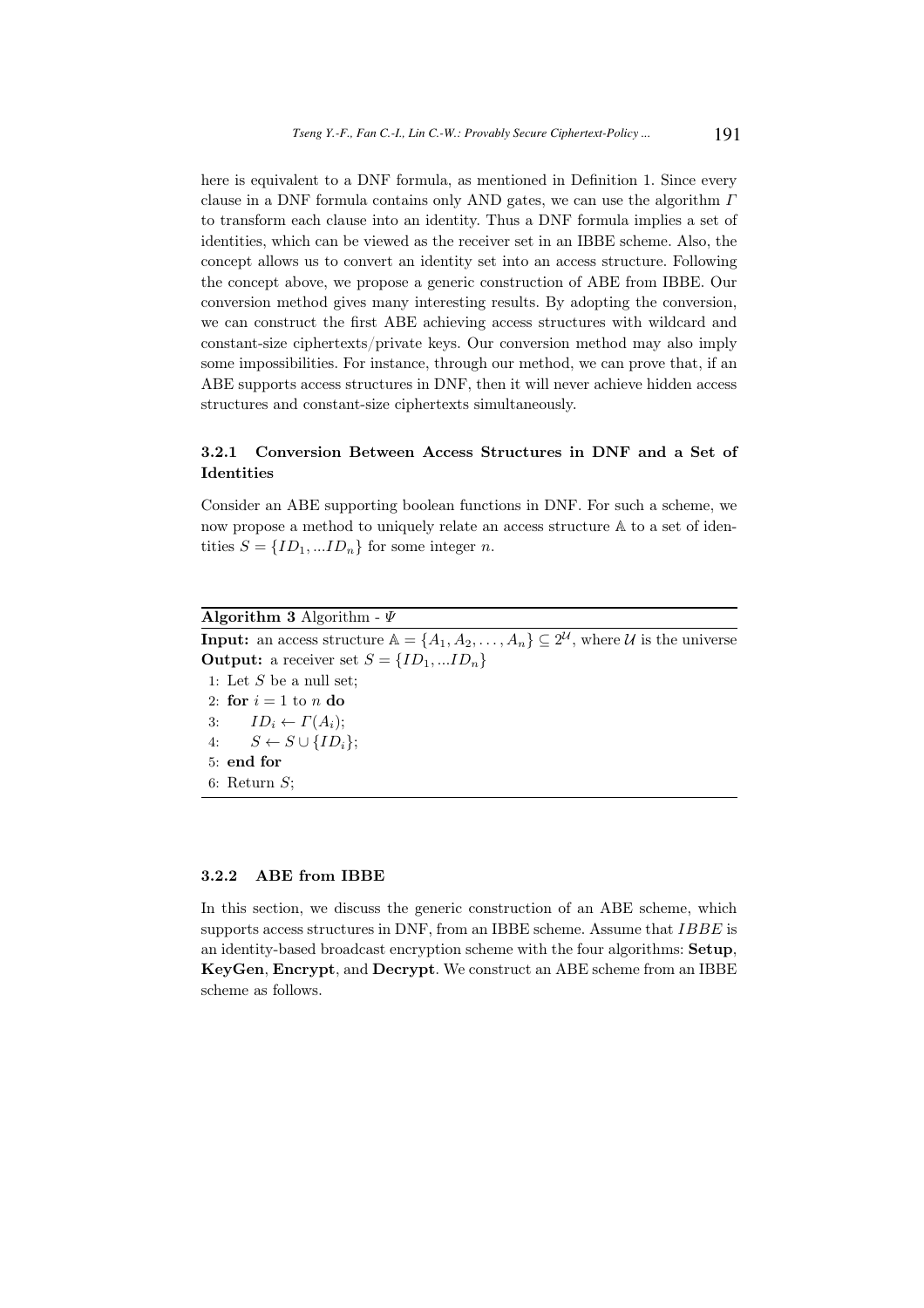Algorithm 4 Algorithm -  $\Psi^{-1}$ **Input:** a receiver set  $\{ID_1, ... ID_n\}$ **Output:** an access structure  $A = \{A_1, A_2, \ldots, A_n\} \subseteq 2^{\mathcal{U}}$ 1: Let A be a null set; 2: for  $i = 1$  to n do 3:  $A_i \leftarrow \Gamma^{-1}(ID_i);$ 4:  $\mathbb{A} \leftarrow \mathbb{A} \cup \{A_i\};$ 5: end for 6: Return A;

- **Setup**( $1<sup>l</sup>$ ): Taking a security parameter l as an input, this algorithm runs  $(IBBE.MK, IBBE.PK) \leftarrow IBBE.\mathbf{Setup}(1^l)$ , then sets the master secret key MK and the public key PK of the system as  $(MK, PK) = (IBBE.MK,$  $IBBE.PK$ ). It outputs  $MK$  and  $PK$ .
- $KeyGen(PK, MK, U)$ : Taking the public key  $PK$ , the master secret key  $MK$ , and the set of attributes U as inputs, this algorithm converts the set of attributes U to an identity  $ID_U \in \{0,1\}^{|U|}$  by running the algorithm -  $\Gamma$ defined in Algorithm 1, and gets the private key as  $IBBE.SK_{ID_U} \leftarrow IBBE.\textbf{KeyGen}(PK, MK, \Gamma(U)).$  It outputs the private key  $SK_U = IBBE.SK_{ID_U}$ .
- **Encrypt** $(M, PK, A)$ : Taking a message M, the public key PK, and an access structure A as inputs, this algorithm converts the access structure A to a set of identities  $S = \{ID_1, \ldots ID_n\}$  of receivers by running the algorithm  $\cdot \Psi$ , and gets the ciphertext  $IBBE.CT \leftarrow IBBE$ . Encrypt $(M, PK, \Psi(\mathbb{A})).$ It outputs the ciphertext  $CT = IBBE.CT$ .
- Decrypt( $CT, SK_U$ ): Taking the ciphertext  $CT$  and the private key  $SK_U$ as inputs, this algorithm gets the plaintext by computing  $IBBE.M \leftarrow$ *IBBE*.Decrypt( $CT, SK_U$ ). It outputs the message  $M = IBBE.M$ .

### 3.2.3 IBBE from ABE

Using the algorithm  $\Psi^{-1}$ , we can also give a generic construction of IBBE from ABE. Assume that ABE is an attribute-based encryption scheme with the four algorithms: Setup, KeyGen, Encrypt, and Decrypt. We construct an IBBE scheme from an ABE scheme as follows.

- **Setup**( $1<sup>l</sup>$ ): Taking a security parameter l as an input, this algorithm runs  $(ABE.MK, ABE.PK) \leftarrow ABE.\mathbf{Setup}(1^l)$ , then sets the master secret key MK and the public key PK of the system as  $(MK, PK) = (ABE.MK,$ ABE.PK). It outputs MK and PK.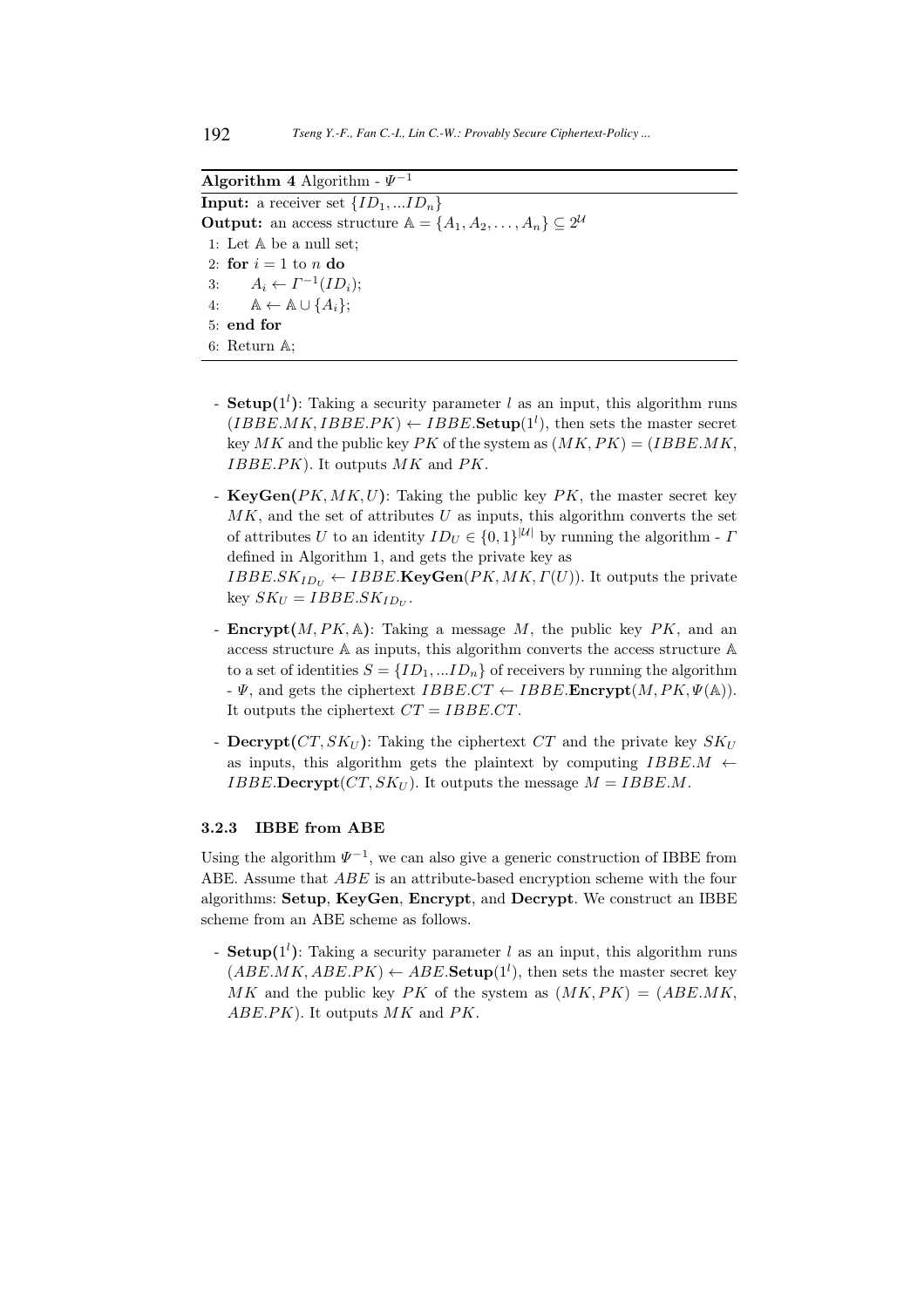- KeyGen $(PK, MK, ID<sub>i</sub>)$ : Taking the public key  $PK$ , the master secret key MK, and the identity  $ID_U \in \{0,1\}^{|U|}$  as inputs, this algorithm converts the identity  $ID_U$  to the set of attributes U by running the algorithm -  $\Gamma^{-1}$  defined in Algorithm 2, and gets the private key  $ABE.SK_U \leftarrow$  $ABE.\mathbf{KeyGen}(PK, MK, \Gamma^{-1}(ID_U)).$  It outputs the private key  $SK_{ID_U} =$  $ABE.SK_U$ .
- **Encrypt** $(M, PK, S)$ : Taking a message M, the public key PK, and a set of identities  $S = \{ID_1, ... ID_n\}$  of receivers as inputs, this algorithm converts the set of identities  $S$  to the the access structure  $A$  by running the algorithm - $\Psi^{-1}$ , and gets the ciphertext  $ABE.CT \leftarrow ABE$ . **Encrypt** $(M, PK, \Psi^{-1}(S))$ . It outputs the ciphertext  $CT = ABE.CT$ .
- $\, {\bf D} {\bf e}{\bf c}{\bf r} {\bf y}{\bf pt} (CT, SK_{ID_U})\!\!: {\rm Taking\, the\, ciphertext}\, CT$  and the private key  $SK_{ID_U}$ as inputs, this algorithm gets the plaintext by computing  $ABE.M \leftarrow ABE.D**ecrypt**(CT, SK<sub>ID<sub>U</sub></sub>)$ . It outputs the message  $M =$ ABE.M.

### 3.2.4 Discussion

In this section, we discuss the effect about the transformation between ABE and IBBE. According to the method for converting an access structure in DNF into a set of identities, and vice versa, as mentioned above, we can realize a generic construction of an ABE scheme from an IBBE scheme, and vice versa. Furthermore, this conversion method will bring some interesting results as follows.

- We can obtain an ABE with hidden access policies from an IBBE with receiver anonymity, and vice versa.
- We can use an IBBE with constant-size ciphertexts/private keys to construct an ABE with constant-size ciphertexts/private keys, and vice versa.
- We can realize an AND-gate-only ABE with wildcard.
- The conversion method is shown below. Consider an AND-gate-only ABE scheme with wildcard from an IBBE. It means that there are "don't care" attributes in an access structure. Let the symbol "∗" denote wildcard, e.g. an attribute  $a^*$  is a "don't care" attribute in access structure A. For such a scheme, given the access structure A, if there is a "don't care" attribute  $X_i^*$ in A, then we will obtain a pair of identities  $(ID_A, ID_B)$  by our converted method, where the value of the *i*-th bit in  $ID_A$  is 1 and the value of the *i*-th bit in  $ID_B$  is 0. For instance, if  $\mathcal{U} = \{a, b, c, d\}$  and  $\mathbb{A} = \{a, c^*, d\}$ , then we can obtain two different identities,  $ID_A = 1011$  and  $ID_B = 1001$ , by applying the above method. And the ciphertext is generated by the encryption algorithm of IBBE with the receiver set  $S = \{ID_A, ID_B\}$ . Moreover, if we take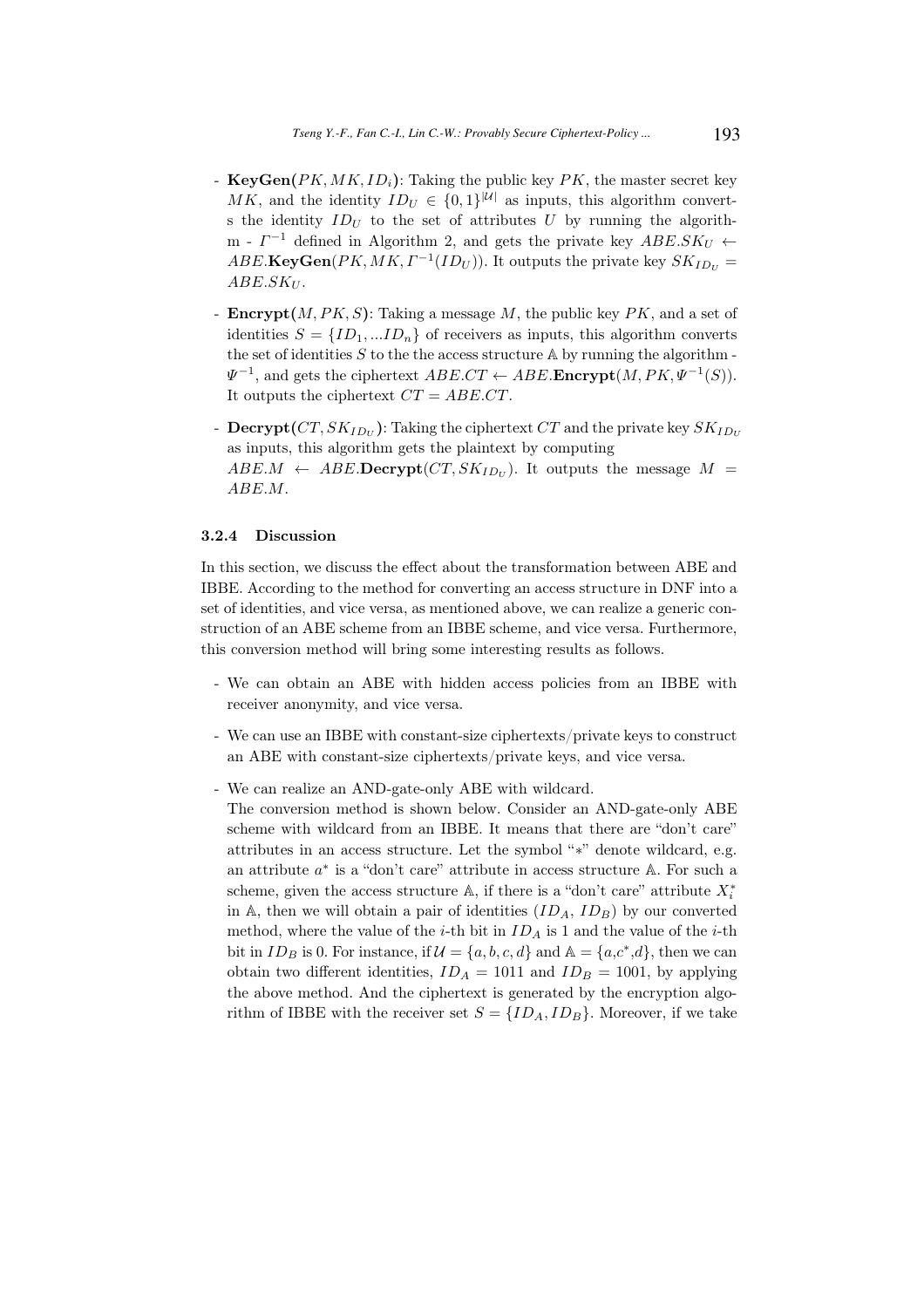advantage of an IBBE with constant-size ciphertexts/private keys [Delerablée, 2007, Zhang et al., 2012], we can obtain the first AND-gate-only ABE with wildcard supporting constant-size ciphertexts/private keys.

- In 2012, Kiayias and Samari [Kiayias and Samari, 2012] have proved that the size of a ciphertext in an anonymous broadcast encryption is at least of linear size in the number of receivers. Following their result, we can use our transformation technique to prove that there is no ABE supporting access structures in DNF that can achieve hidden access structures and constant-size ciphertexts simultaneously. This is because that if there exist such schemes, we can use the proposed method to obtain an anonymous IBBE with constant-size ciphertexts, which will go against the result of [Kiayias and Samari, 2012].

For the results above, we conclude that if there is an IBE scheme with some features, then the ABE scheme will inherit those features from the IBE by our conversion methods.

### 4 Security Proofs

### 4.1 The Security Proof for Confidentiality

This section presents the proof of the CCA security for confidentiality of the ABE scheme from an IBBE scheme, and the IBBE scheme from an ABE scheme.

#### 4.1.1 The ABE Scheme from an IBBE Scheme

Theorem 2. The ABE scheme from an IBBE scheme is CCA secure if the underlying IBBE scheme is CCA secure.

Proof. The basic concept is to prove by contradiction. Assume that the ABE scheme is not secure. That is, there exists a polynomial-time adversary  $A$  that can break the ABE scheme with non-negligible advantage. Then we will construct a polynomial-time algorithm that has non-negligible advantage to win the security game of IBBE (denoted as  $\Theta$ ) shown in Section 2.3.2. The challenger simulates the game for A as follows.

Setup. The challenger interacts with  $\Theta$  and is given the public key PK from  $\Theta$ . Then the challenger sends the public key  $PK$  to the adversary  $A$ .

*Phase 1.* The adversary A submits queries  $q_1, ..., q_n$  to query for the private keys or the decryptions for the ciphertexts generated by the adversary, where  $q_i$  is either

- Private Key Query: Upon receiving a set of attributes  $U_i$  from the adversary A, the challenger uses the algorithm  $\Gamma(U_i)$  to transform the attribute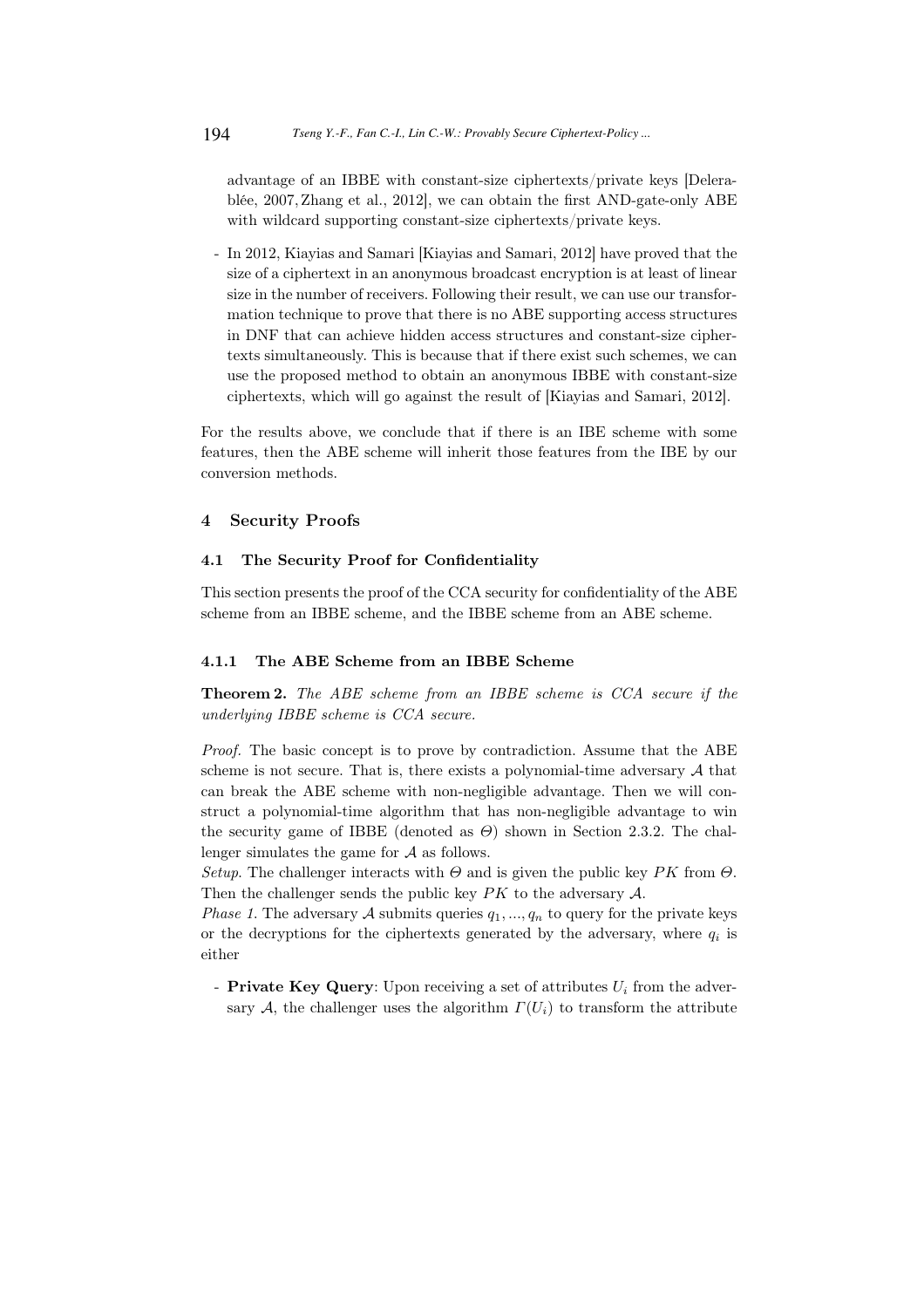set into an identity  $ID_i$ , submits the  $ID_i$  to  $\Theta$  for private key query, and is given the private key  $SK_{ID_i}$  from  $\Theta$ . Then the challenger returns  $SK_{ID_i}$  to adversary  $A$ ; or

- Decryption Query: Upon receiving a ciphertext  $CT_i$  and an attribute set  $U_i$  from the adversary A, the challenger submits the ciphertext  $CT_i$  and  $\Gamma(U_i)$  to  $\Theta$  and is given the plaintext M from  $\Theta$ . Then the challenger returns the plaintext  $M$  to the adversary  $\mathcal{A}$ .

*Challenge.* Upon receiving two distinct equal length messages  $(M_0, M_1)$  and a challenge access structure  $\mathbb{A}^*$  in DNF from the adversary  $A$ , where the access structure  $\mathbb{A}^*$  cannot satisfy any of the queried attribute sets in *Phase 1*, the challenger uses the algorithm  $\Psi(\mathbb{A}^*)$  to transform the access structure in DNF into a set of identities  $S^*$ . Then the challenger submits  $(M_0, M_1)$  and  $S^*$  to  $\Theta$  and is given the ciphertext  $CT^*$ . Finally, the challenger returns  $CT^*$  to the adversary A.

*Phase 2.* The adversary  $A$  repeats the steps in *Phase 1* except for querying the sets of attributes which satisfy the access structure and the ciphertext corresponding to the challenge.

Guess. The adversary  $\tilde{\mathcal{A}}$  outputs a guess  $b' \in \{0, 1\}.$ 

Finally, the challenger outputs  $b'$  to  $\Theta$  as the guess. Thus we have that the challenger wins the underlying IBBE security game with the same advantage as that of  $A$  winning the ABE security game. Therefore, we conclude that the ABE scheme is CCA secure if the IBBE scheme is CCA secure.

### 4.1.2 The IBBE Scheme from an ABE Scheme

Theorem 3. The IBBE scheme from an ABE scheme is CCA secure if the underlying ABE scheme is CCA secure.

Proof. Assume that the IBBE scheme from an ABE scheme is not secure. That is, there exists a polynomial-time adversary  $A$  that can break the IBBE scheme with non-negligible advantage. Then we will construct a polynomial-time algorithm that has non-negligible advantage to win the security game of ABE (denoted as  $\Omega$ ) shown in Section 2.3.1. The challenger simulates the game for  $\mathcal A$  below.

Setup. The challenger interacts with underlying  $\Omega$  and is given the public key PK from  $\Omega$ . The challenger then sends the public key PK to the adversary  $\mathcal{A}$ . *Phase 1.* The adversary A submits queries  $q_1, ..., q_n$  to query for the private keys or decryptions for the ciphertexts generated by the adversary, where  $q_i$  is either

- Private Key Query: Upon receiving an identity  $ID_i$  from the adversary A, the challenger uses the algorithm  $\Gamma^{-1}(ID_i)$  to transform the identity  $ID_i$ into a set of attributes  $U_i$ , submits the  $U_i$  to  $\Omega$  for private key query, and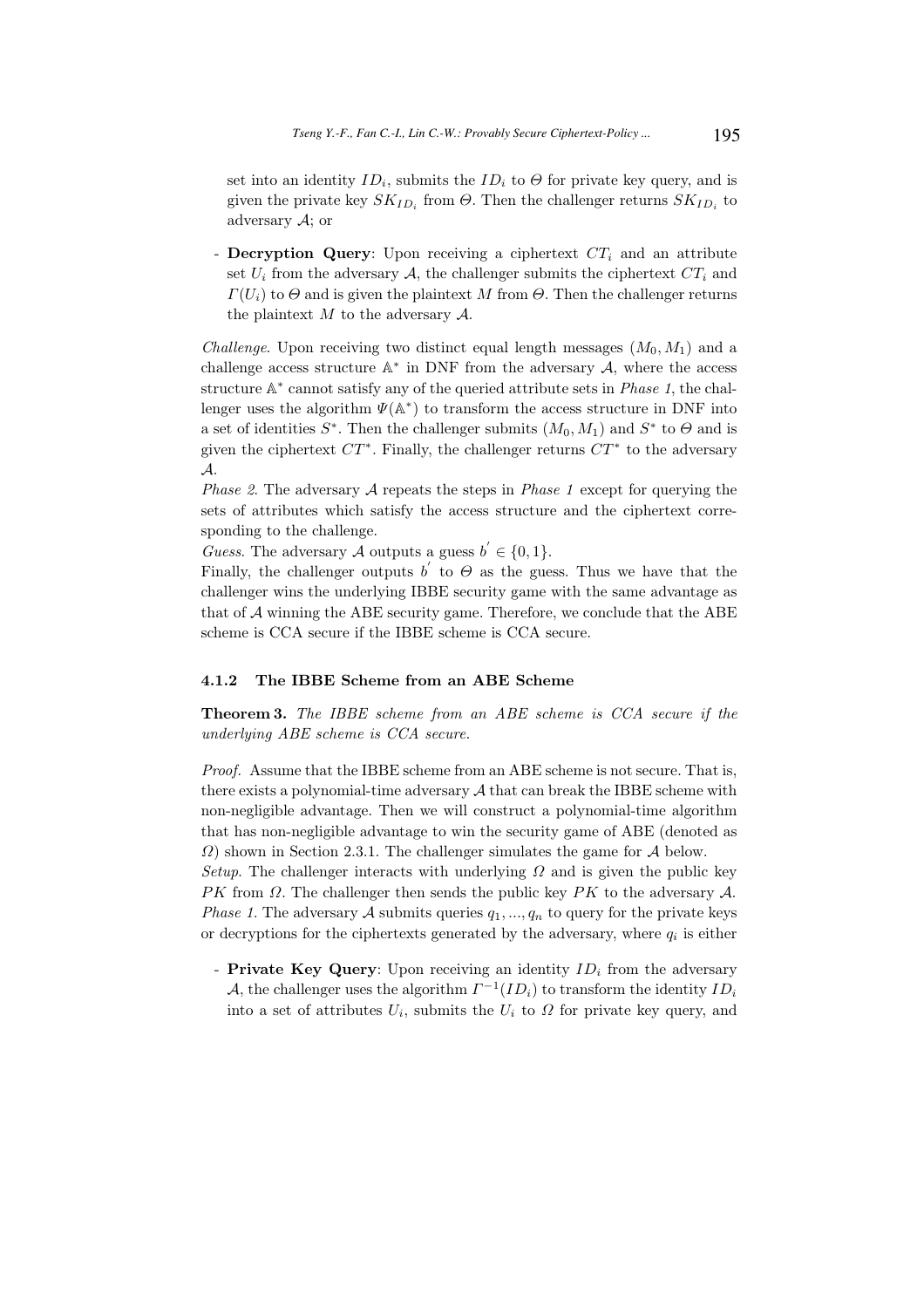is given the private key  $SK_{U_i}$  from  $\Omega$ . Then the challenger returns  $SK_{U_i}$  to adversary A; or

- **Decryption Query**: Upon receiving a ciphertext  $CT_i$  and an identity  $ID_i$ from the adversary A, the challenger submits  $CT_i$  and  $\Gamma^{-1}(ID_i)$  to  $\Omega$  and is given the plaintext  $M$  from  $\Omega$ . Then the challenger returns the plaintext  $M$  to the adversary  $\mathcal{A}$ .

Challenge. Upon receiving two distinct equal length messages  $(M_0, M_1)$  and a challenge set of identities  $(ID_1^*,...,ID_n^*)$  from the adversary  $\mathcal{A}$ , where  $ID_i^*$  for  $i = 1, \ldots, n$  cannot be any of the queried identities in *Phase 1*, the challenger uses the algorithm  $\Psi^{-1}(ID_1^*,...,ID_n^*)$  to transform the set of identities into the access structure  $\mathbb{A}^*$  in DNF. Then the challenger submits  $(M_0, M_1)$  and  $\mathbb{A}^*$  to  $\Omega$  and is given the ciphertext  $CT^*$ . Finally, the challenger returns  $CT^*$  to the adversary A.

*Phase 2.* The adversary A repeats the steps in *Phase 1* except for querying the identities and the ciphertext corresponding to the challenge.

Guess. The adversary A outputs a guess  $b^{'} \in \{0,1\}.$ 

Finally, the challenger outputs  $\overrightarrow{b}$  to  $\Omega$  as the guess. Thus, we have that the challenger wins the underlying ABE security game with the same advantage as that of  $A$  winning the IBBE security game. It turns out that the IBBE scheme is CCA secure if the ABE scheme is CCA secure.

The proofs of confidentiality of the constructions in Section 3.1.2 and Section 3.1.3 are similar to the above. Actually, these two constructions can be regarded as the special cases of the constructions in Section 3.2.2 and Section 3.2.3, resprectively.

#### 4.2 The Security Proof for Anonymity

In this section, we show the proof of the CCA security for the anonymity of the ABE scheme with hidden access policies from an anonymous IBBE scheme, and the anonymous IBBE scheme from an ABE scheme with hidden access policies. The following proofs can be also applied to the special case - the transformation between an AND-gate-only ABE scheme with hidden access policies and an anonymous IBE scheme.

# 4.2.1 The ABE Scheme with Hidden Access Policy from an Anonymous IBBE Scheme

Theorem 4. The ABE scheme with hidden access policies from an anonymous IBBE scheme is CCA secure if the underlying anonymous IBBE scheme is CCA secure.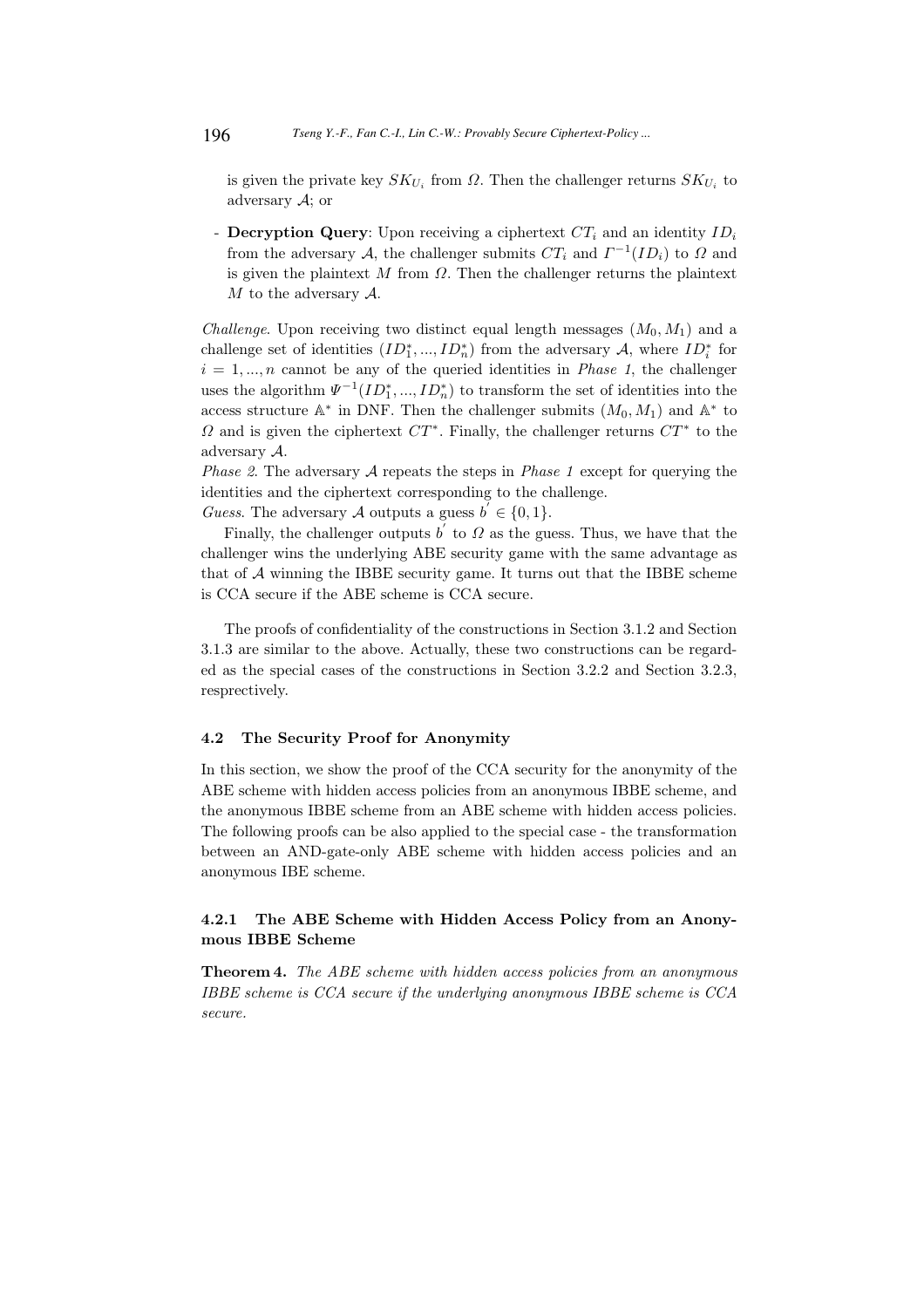Proof. Assume that the ABE scheme with hidden access policies is not secure. That is, there exists a polynomial-time adversary  $A$  that can break the ABE scheme with hidden access policies with non-negligible advantage. Then we will construct a polynomial-time algorithm that has non-negligible advantage to win the security game of anonymous IBBE (denoted as  $\Theta'$ ) shown in Section 2.3.2. The challenger simulates the game for A as follows.

Setup. The challenger interacts with  $\Theta'$  and is given the public key PK from  $\Theta'$ . The challenger then sends the public key PK to A.

*Phase 1.* A submits queries  $q_1, ..., q_n$  to query for the private keys or decryptions for the ciphertexts generated by the adversary, where  $q_i$  is either

- Private Key Query: Upon receiving a set of attributes  $U_i$  from  $A$ , the challenger performs the algorithm  $\Gamma(U_i)$  to transform the attribute set into an identity  $ID_i$ , submits the  $ID_i$  to  $\Theta'$  for private key query, and is given the private key  $SK_{ID_i}$  from  $\Theta'$ . The challenger returns  $SK_{ID_i}$  to A; or
- **Decryption Query**: Upon receiving a ciphertext  $CT_i$  and an attribute set  $U_i$  from A, the challenger submits the ciphertext  $CT_i$  and  $\Gamma(U_i)$  to  $\Theta'$  and is given the plaintext M from  $\Theta'$ . The challenger returns the plaintext M to A.

*Challenge*. Upon receiving two messages and policies as  $(M_0^*, \mathbb{A}_0^*)$  and  $(M_1^*, \mathbb{A}_1^*)$ from  $A$  with the restriction that if any of the attributes during private key queries in Phase 1 satisfies the challenge policy then it satisfies both the policies  $(A_0^*, A_1^*)$  and  $M_0^* = M_1^*$ , or none of the queried attributes satisfies the challenge policies  $(\mathbb{A}_0^*, \mathbb{A}_1^*)$ , the challenger executes the algorithm  $\Psi$  to transform the two access structures in DNF into two sets of identities  $(S_0^*, S_1^*)$ , respectively. Then, the challenger submits  $(M_0^*, S_0^*)$  and  $(M_1^*, S_1^*)$  to  $\Theta'$  and is given the ciphertext  $CT^*$ . Finally, the challenger returns  $CT^*$  to A.

*Phase 2.* The adversary  $A$  repeats the steps in *Phase 1* except for querying the sets of attributes which satisfy the access structure and the ciphertext corresponding to the challenge.

Guess. Finally, the adversary A outputs a guess  $b' \in \{0, 1\}.$ 

Remark. According to the restriction in *Challenge*, we have that, for each  $U_i$ queried in *Phase 1*,  $U_i \notin (A_0^* \triangle A_1^*)$ , if we view  $A_0^*, A_1^*$  as two sets of "set of attributes" (Definition 1), by our proposed conversion method -  $\Gamma$  and  $\Psi$ , we can obtain that  $ID_i \notin (S_0^* \triangle S_1^*)$  for every  $ID_i$  that the challenger queries with. Finally, the challenger outputs  $b'$  to  $\Theta'$  as the guess. Thus we have that the challenger wins the underlying anonymous IBBE security game with the same advantage as that of  $A$  winning the security game of ABE with hidden access policies. Therefore, the ABE scheme with hidden access policies is CCA secure if the anonymous IBBE scheme is CCA secure.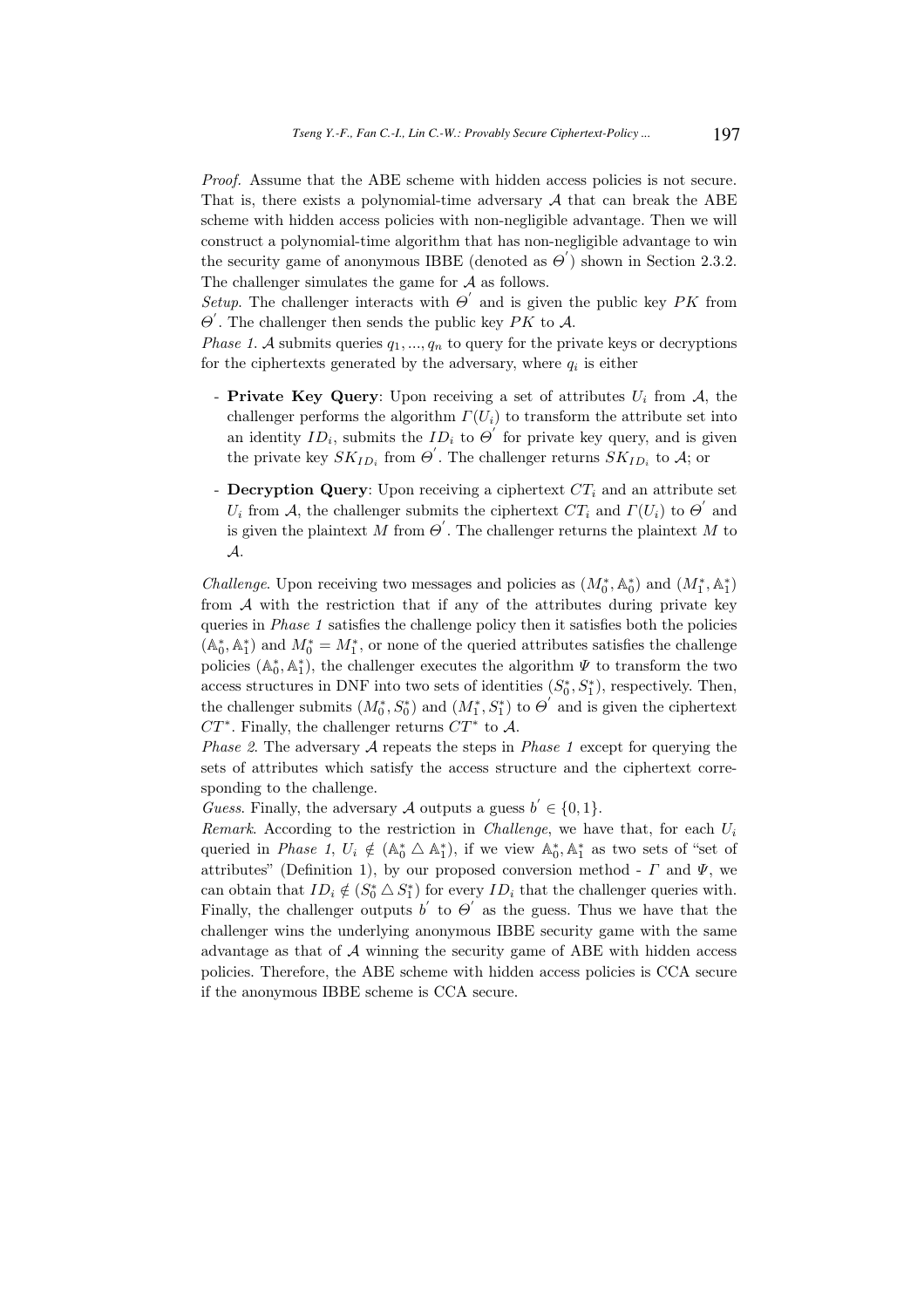# 4.2.2 The Anonymous IBBE Scheme from an ABE Scheme with Hidden Access Policy

Theorem 5. The anonymous IBBE scheme from an ABE scheme with hidden access policies is CCA secure if the underlying ABE scheme with hidden access policies is CCA secure.

Proof. Assume that the IBBE scheme from an ABE scheme is not secure. That is, there exists a polynomial-time adversary  $A$  that can break the IBBE scheme with non-negligible advantage. Then, we will construct a polynomial-time algorithm that has non-negligible advantage to win the security game of ABE with hidden access policies (denoted as  $\Omega'$ ) shown in Section 2.3.1. The challenger simulates the game for A as follows.

Setup. The challenger interacts with  $\Omega'$  and is given the public key PK from  $\Omega'$ . Then the challenger sends the public key  $\overrightarrow{PK}$  to  $\overrightarrow{A}$ .

*Phase 1.* The adversary A submits queries  $q_1, ..., q_n$  to query for the private keys or decryptions for the ciphertexts generated by the adversary, where  $q_i$  is either

- Private Key Query: Upon receiving an identity  $ID_i$  from  $A$ , the challenger runs the algorithm  $\Gamma^{-1}(ID_i)$  to transform the identity  $ID_i$  into a set of attributes  $\tilde{U}_i$ , submits the  $\tilde{U}_i$  to  $\Omega'$  for private key query, and is given the private key  $SK_{U_i}$  from  $\Omega'$ . Then, the challenger returns  $SK_{U_i}$  to  $\overline{A}$ ; or
- **Decryption Query**: Upon receiving a ciphertext  $CT_i$  and an identity  $ID_i$ from A, the challenger submits  $CT_i$  and  $T^{-1}(ID_i)$  to  $\Omega'$  and is given the plaintext M from  $\overrightarrow{Q}$ . Then the challenger returns the plaintext M to A.

Challenge. Upon receiving two challenge messages and sets of identities as  $(M_0^*$ ,  $S_0^*$ ) and  $(M_1^*, S_1^*)$  from A with restriction that if any of identities during private key queries in Phase 1 exists in the challenge set of identities then it must exist in both the sets of identities and  $M_0^* = M_1^*$ , or none of the queried identities exists in the challenge sets of identities, the challenger performs the algorithm  $\Psi^{-1}$  to transform the two sets of identities into two access structures  $(\mathbb{A}_0^*, \mathbb{A}_1^*)$ in DNF, respectively. Then the challenger submits  $(M_0^*, \mathbb{A}_0^*)$  and  $(M_1^*, \mathbb{A}_1^*)$  to  $\Omega'$ and is given the ciphertext  $CT^*$ . Finally, the challenger returns  $CT^*$  to A.

*Phase 2.* The adversary A repeats the steps in *Phase 1* except for querying the identities and the ciphertext corresponding to the challenge.

Guess. Finally, the adversary A outputs a guess  $b' \in \{0, 1\}$ .

Remark. It is similar to the proof in Section 4.2.1 except that the conversion methods are replaced with  $\Gamma^{-1}$  and  $\Psi^{-1}$ .

Finally, the challenger outputs  $b'$  to  $\Omega'$  as the guess. Thus, the challenger wins the security game of ABE with hidden access policies with the same advantage as that of  $A$  winning the anonymous IBBE security game. Hence, the anonymous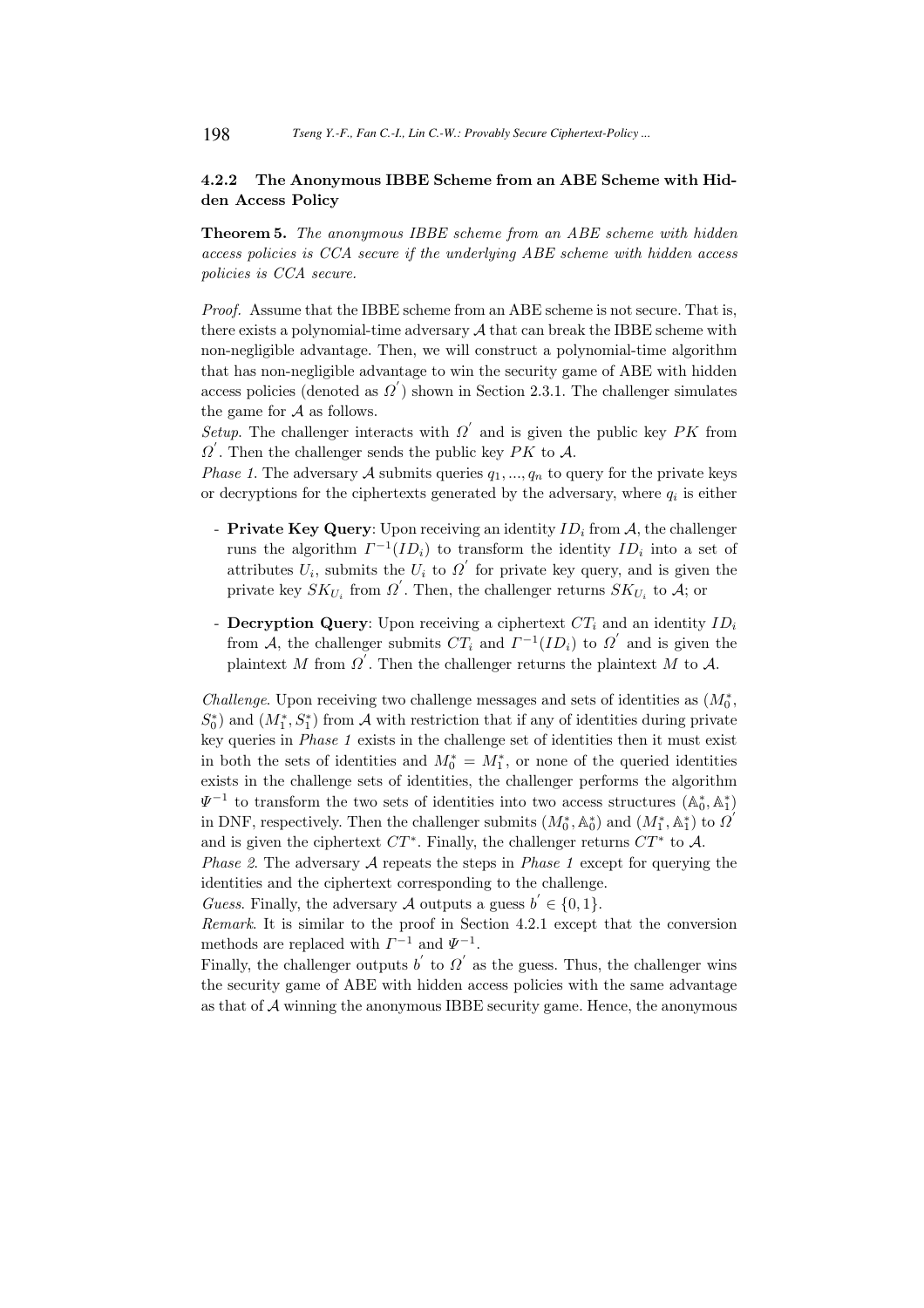IBBE scheme is CCA secure if the ABE scheme with hidden access policies is CCA secure.

The proofs of the anonymity for the constructions in Section 3.1.2 and Section 3.1.3 are similar to the above. Actually, these two constructions can be regarded as the special cases of the constructions in Section 3.2.2 and Section 3.2.3, respectively.

# 5 Conclusion

In this paper, we have proposed the algorithms for the transformation between access structures and identities. Generic constructions of CP-ABE and IBE are given in the paper as well. Our conversion methods bring some interesting results in constant-size ciphertexts, anonymity, wildcards, etc. The CP-ABE scheme will inherit from the properties of the underlying IBE/IBBE scheme, and vice versa. Furthermore, we provided the proofs for the uniqueness of the proposed conversion methods and the CCA security proofs for confidentiality and anonymity to demonstrate the security of the proposed conversion methods.

### Acknowledgements

This work was partially supported by Taiwan Information Security Center at National Sun Yat-sen University (TWISC@NSYSU) and the Ministry of Science and Technology of Taiwan under grant MOST 107-2218-E-110-014. It also was financially supported by the Information Security Research Center at National Sun Yat-sen University in Taiwan and the Intelligent Electronic Commerce Research Center from The Featured Areas Research Center Program within the framework of the Higher Education Sprout Project by the Ministry of Education (MOE) in Taiwan.

#### References

- [Attrapadung et al., 2011] Attrapadung, N., Libert, B., and de Panafieu, E.: Expressive key-policy attribute-based encryption with constant-size ciphertexts. In International Workshop on Public Key Cryptography. Springer, 2011, 90-108.
- [Balu and Kuppusamy, 2010a] Balu, A. and Kuppusamy, K.: Ciphertext policy attribute based encryption with anonymous access policy. CoRR, abs/1011.0527. 2010.
- [Balu and Kuppusamy, 2010b] Balu, A. and Kuppusamy, K.: Privacy preserving ciphertext policy attribute based encryption. In Recent Trends in Network Security and Applications. Springer, 402-409, 2010.
- [Beimel, 1996] Beimel, A.: Secure schemes for secret sharing and key distribution. PhD thesis, Israel Institute of Technology, Technion, Haifa, Israel. 1996.
- [Bethencournt et al., 2007] Bethencournt, J., Sahai, A., and Waters, B.: Ciphertextpolicy attribute-based encryption. In Proceedings of the 2007 IEEE Symposium on Security and Privacy, SP '07, 2007, 321-334.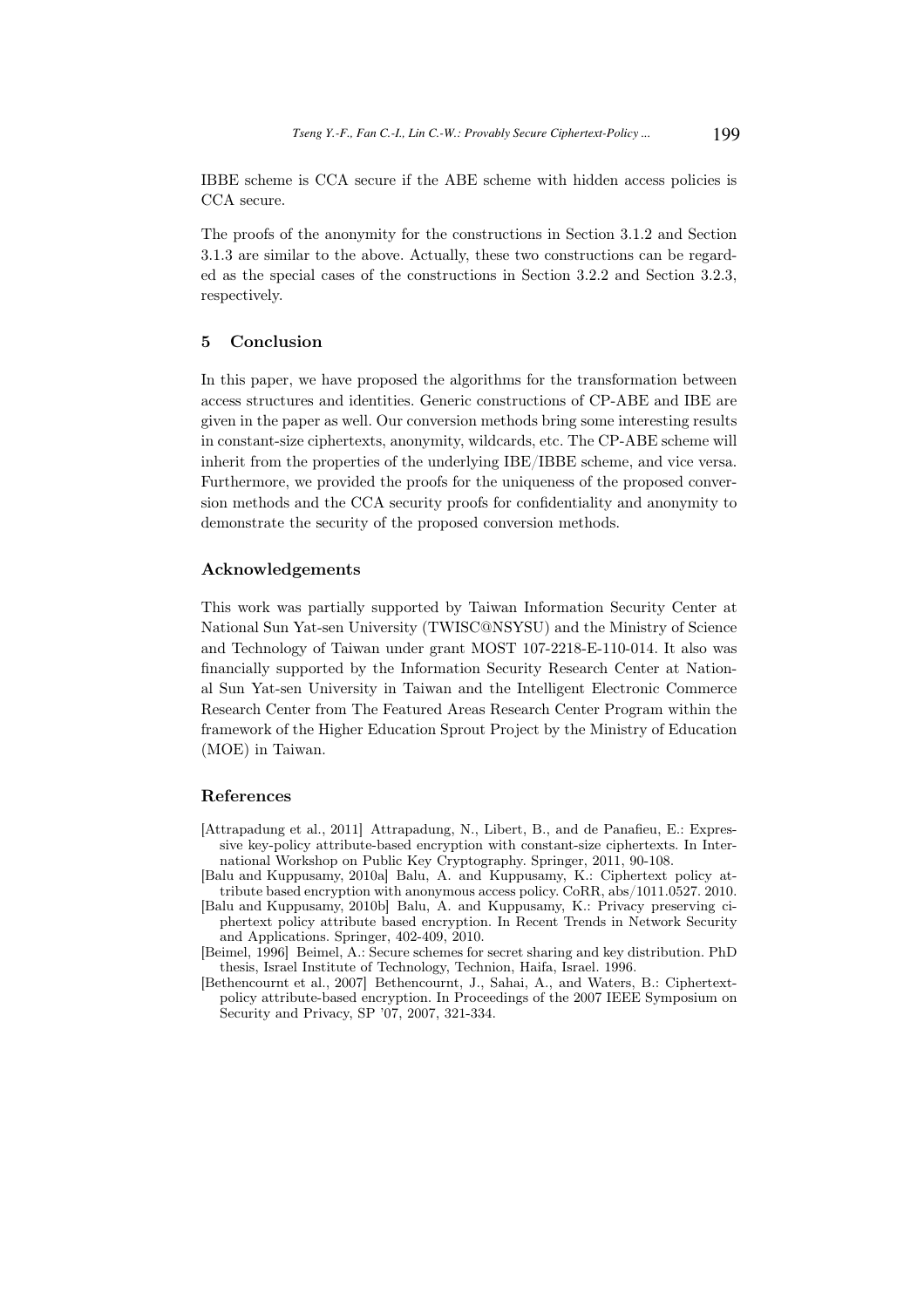- [Boyen and Waters, 2006] Boyen, X. and Waters, B.: Anonymous hierarchical identitybased encryption (without random oracles). In Advances in Cryptology-CRYPTO 2006. Springer, 2006, 209-307.
- [Chen et al., 2013] Chen, C., Chen, J., Lim, H. W., Zhang, Z., Feng, D., Ling, S., and Wang, H.: Fully secure attribute-based systems with short ciphertexts/ signatures and threshold access structures. In Cryptographers Track at the RSA Conference. Springer, 2013, 50-67.
- [Chen et al., 2011] Chen, C., Zhang, Z., and Feng, D.: Efficient ciphertext policy attribute-based encryption with constant-size ciphertext and constant computationcost. In Provable Security. Springer, 2011, 84-101.
- [Cheung and Newport, 2007] Cheung, L. and Newport, C.: Provably secure ciphertext policy abe. In Proceedings of the 14th ACM conference on Computer and communications security. ACM, 2007, 456-465.
- [Delerablée, 2007] Delerablée, C.: Identity-based broadcast encryption with constant size ciphertexts and private keys. In Advances in Cryptology - ASIACRYPT 2007. Springer, 2007, 200-215.
- [Doshi and Jinwal, 2011] Doshi, N. and Jinwal, D.: Hidden access structure ciphertext policy attribute based encryption with constant length ciphertext. In International Conference on Advanced Computing, Networking and Security. Springer, 2011, 525- 523.
- [Emura et al., 2010] Emura, K., Miyaji, A., Nomura, A., Omote, K., and Soshi, M.: A ciphertext-policy attribute-based encryption scheme with constant ciphertext length. International Journal of Applied Cryptography, 2(1):46 - 59, 2010.
- [Ge et al., 2012] Ge, A., Zhang, R., Chen, C., Ma, C., and Zhang, Z.: Threshold ciphertext policy attribute-based encryption with constant size ciphertexts. In Australasian Conference on Information Security and Privacy. Springer, 2012, 336-349.
- [Gentry, 2006] Gentry, C.: Practical identity-based encryption without random oracles. In Annual International Conference on the Theory and Applications of Cryptographic Techniques. Springer, 2006, 445-464.
- [Goyal et al., 2008] Goyal, V., Jain, A., Pandey, O., and Sahai, A.: Bounded ciphertext policy attribute based encryption. In Automata, languages and programming. Springer, 2008, 579-591.
- [Goyal et al., 2006] Goyal, V., O.Pandey, Sahai, A., and Waters, B.: Attributebased encryption for fine-grained access control of encrypted data. In Proceedings of the 13th ACM Conference on Computer and Communications Security, CCS '06, 2006, 89-98.
- [Guo et al., 2014] Guo, F., Mu, Y., Susilo, W., Wong, D. S., and Varadharajan, V.: CP-ABE with constant-size keys for lightweight devices. IEEE transactions on information forensics and security, 9(5):763 - 771, 2014.
- [Herranz et al., 2010] Herranz, J., Laguillaumie, F., and RÃăfols, C.: Constant size ciphertexts in threshold attribute-based encryption. In International Workshop on Public Key Cryptography. Springer, 2010, 19-34.
- [Kiayias and Samari, 2012] Kiayias, A. and Samari, K.: Lower bounds for private broadcast encryption. In International Workshop on Information Hiding. Springer, 2013, 176-190.
- [Lai et al., 2011] Lai, J., Deng, R. H., and Li, Y.: Fully secure cipertextpolicy hiding cp-abe. In Information Security Practice and Experience. Springer, 2011, 24-39.
- [Li et al., 2012] Li, X., Gu, D., Ren, Y., Ding, N., and Yuan, K.: Efficient ciphertextpolicy attribute based encryption with hidden policy. In International Conference on Internet and Distributed Computing Systems. Springer, 2012, 146-159.
- [Li et al., 2019] Li, Y., Yu, Y., Susilo, W., Min, G., Ni, J., and Choo., R.: Fuzzy identity-based data integrity auditing for reliable cloud storage systems. IEEE Transactions on Dependable and Secure Computing, 16(1):72 - 83, 2019.
- [Liang et al., 2009] Liang, X., Cao, Z., Lin, H., and Xing, D.: Provably secure and efficient bounded ciphertext policy attribute based encryption. In Proceedings of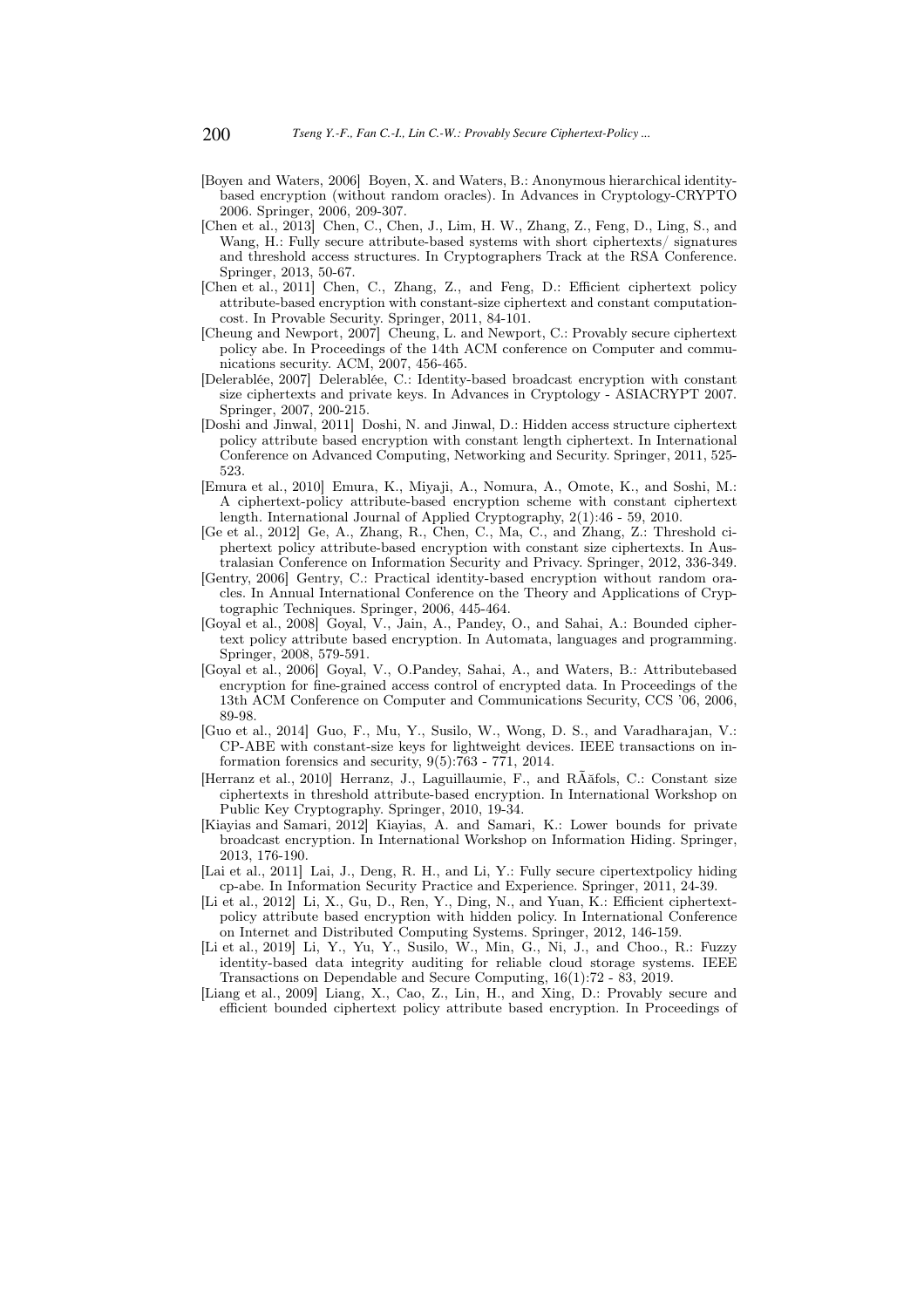the 4th International Symposium on Information, Computer, and Communications Security. ACM, 2009, 343-352.

- [Müller and Katzenbeisser, 2011] Müller, S. and Katzenbeisser, S.: Hiding the policy in cryptographic access control. In Security and Trust Management. Springer 2011, 90-105.
- [Nishide et al., 2008] Nishide, T., Yoneyama, K., and Ohta, K.: Attribute-based encryption with partially hidden encryptor-specified access structures. In Applied cryptography and network security. Springer, 2008, 111-129.
- [Ostrovsky et al., 2007] Ostrovsky, R., Sahai, A., and Waters, B.: Attribute-based encryption with non-monotonic access structures. In Proceedings of the 14th ACM conference on Computer and communications security. ACM, 2007, 195-203.
- [Padhya and Jinwala, 2014] Padhya, M. and Jinwala, D.: A novel approach for searchable CP-ABE with hidden ciphertext-policy. In Information Systems Security. Springer, 2014, 167-184.
- [Phuong et al., 2014] Phuong, T. V. X., Yang, G., and Susilo, W.: Poster: Efficient ciphertext policy attribute based encryption under decisional linear assumption. In Proceedings of the 2014 ACM SIGSAC Conference on Computer and Communications Security. ACM, 2014, 1490-1492.
- [Phuong et al., 2016] Phuong, T. V. X., Yang, G., and Susilo, W.: Hidden ciphertext policy attribute-based encryption under standard assumptions. IEEE Transactions on Information Forensics and Security, 11(1):35 - 45, 2016.
- [Rao and Dutta, 2013] Rao, Y. S. and Dutta, R.: Recipient anonymous ciphertextpolicy attribute based encryption. In Information Systems Security. Springer, 2013, 329-344.
- [Sahai and Waters, 2005] Sahai, A. and Waters, B.: Fuzzy identity-based encryption. In Proceedings of the 24th Annual International Conference on Theory and Applications of Cryptographic Techniques, EUROCRYPT'05. 2005, 457-473.
- [Tran et al., 2012] Tran, P. V. X., Dinh, T. N., and Miyaji, A.: Efficient ciphertextpolicy ABE with constant ciphertext length. In 2012 7th International Conference on Computing and Convergence Technology (ICCCT). IEEE, 2012, 543-549.
- [Wang and He, 2016] Wang, Z. and He, M.: CP-ABE with hidden policy from waters efficient construction. International Journal of Distributed Sensor Networks, 2016:11.
- [Waters, 2011] Waters, B.: Ciphertext-policy attribute-based encryption: An expressive, efficient, and provably secure realization. In Public Key Cryptography, Lecture Notes in Computer Science, 2011, 53-70.
- [Xu and Lang, 2015] Xu, R. and Lang, B.: A CP-ABE scheme with hidden policy and its application in cloud computing. International Journal of Cloud Computing, 4(4):279-298, 2015.
- [Xu et al., 2013] Xu, R., Wang, Y., and Lang, B. (2013). A tree-based CP-ABE scheme with hidden policy supporting secure data sharing in cloud computing. In Advanced Cloud and Big Data (CBD), 2013 International Conference on. IEEE, 2013, 51-57.
- [Xue et al., 2019] Xue, L., Yu, Y., Li, Y., Au, M. H., Du, X., and Yang., B.. Efficient attribute-based encryption with attribute revocation for assured data deletion. Information Sciences, 479:640-650, 2019.
- [Yadav, 2015] Yadav, U. C. (2015). Ciphertext-policy attribute-based encryption with hiding access structure. In 2015 IEEE International Advance Computing Conference (IACC). IEEE, 2015, 6-10.
- [Yu et al., 2008] Yu, S., Ren, K., and Lou, W.: Attribute-based content distribution with hidden policy. In Secure Network Protocols, 2008. NPSec 2008. 4th Workshop on. IEEE, 2008, 39-44.
- [Yu et al., 2017a] Yu, Y., Au, M. H., Ateniese, G., Huang, X., Susilo, W., Dai, Y., and Min., G.: Identity-based remote data integrity checking with perfect data privacy preserving for cloud storage. IEEE Transactions on Information Forensics and Security, 12(4):767-778, 2017.